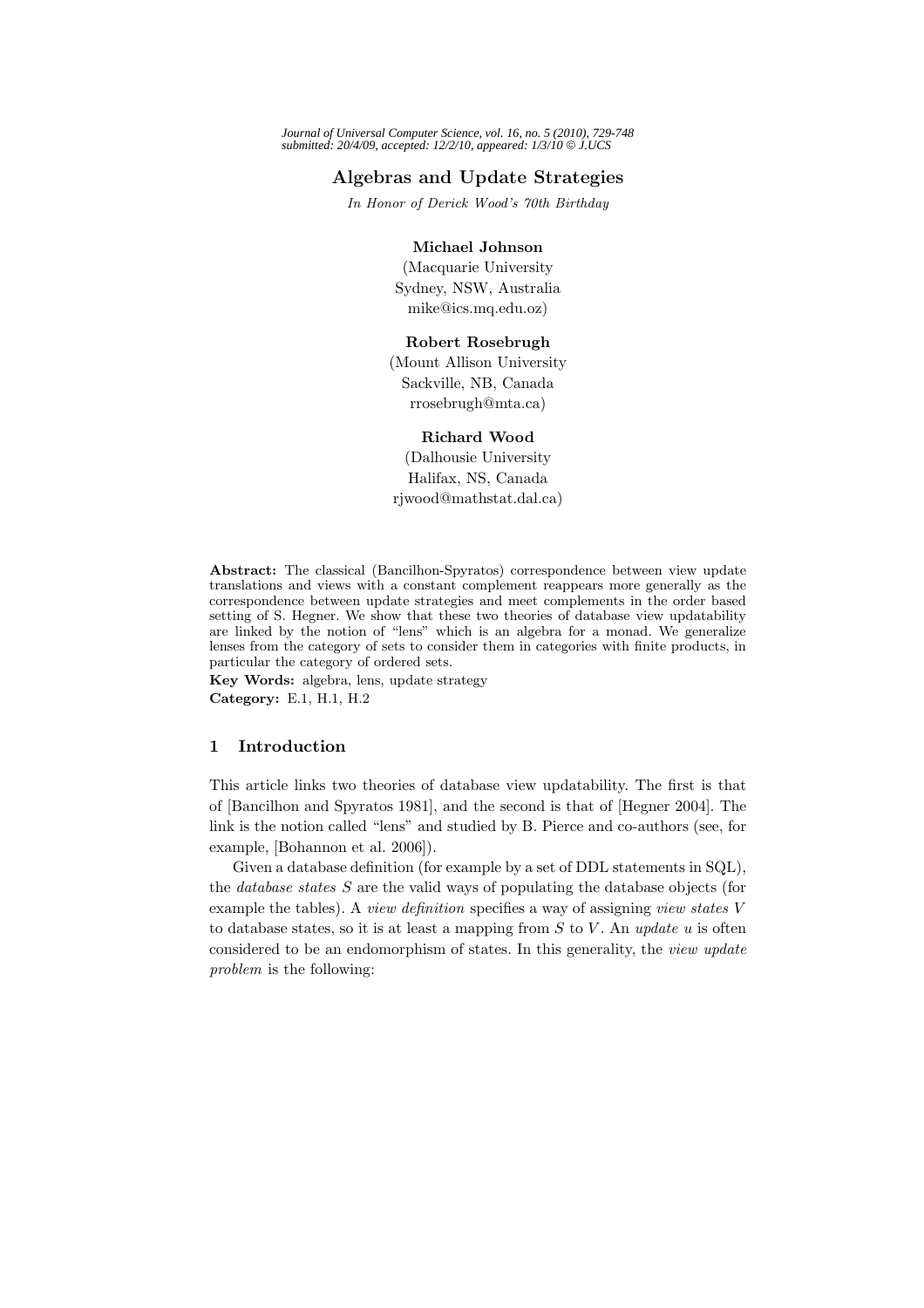given a view  $S \longrightarrow V$  and an update  $V \longrightarrow V$  of the view states, when is there a compatible update  $S \xrightarrow{u} S$  (known as a *translation* of u) of<br>the database states? the database states?

For  $t<sub>u</sub>$  to be a translation means that  $gt<sub>u</sub> = ug$ , that is, the following diagram commutes (as noted even in [Bancilhon and Spyratos 1981]):



Notice that we have not said what sort of structure, if any, the database states  $S$  should have. Several structures for database states and view states have been considered in the literature on the view update problem. Moreover, the problem has usually been addressed for a specified set of view updates.

In the early 1980's, the influential article of Bancilhon and Spyratos modeled database states as an arbitrary unstructured set S and view states as an arbitrary unstructured set  $V$ . For them a view definition is simply a (surjective) function  $S \longrightarrow V$ . Their criterion for the existence of a translator for a set U of view updates is the existence of a so-called "complement" view  $S \xrightarrow{\rightarrow} C$ . In short, the idea is that the view and its complement form a lossless decomposition of database states, expressed by the injectivity of  $S \xrightarrow{(g,f)} V \times C$ . Then updates to a view can be made leaving the database state unchanged (constant) on the complement. Hence the name "constant complement" updating strategy.

The more recent work of S. Hegner [Hegner 2004] studies the view update problem when the database states and the view states are arbitrary partially ordered sets and the view definition is a(n open) surjective monotone function. Hegner also considers complements, and shows that they correspond to mappings he calls update strategies which are related to the lenses we will soon consider.

We have argued in [Johnson, Rosebrugh and Wood 2002] (as have others: [Lellahi and Spyratos 1991], [Piessens and Steegmans 1995], [Diskin and Cadish 1995], [Piessens and Steegmans 1997]) that database states should be structured as a *category of models* for a *sketch*. The consequences for view updates have been considered by the current authors [Johnson and Rosebrugh 2007]. The model categories arising are often ordered sets, although not arbitrary, so the cited approach has something in common with that of Hegner.

In the context of studying their theory of "bi-directional programming", Pierce and co-authors were led to study the notion of *lens* defined equationally below. They showed that lenses in the category of sets correspond to database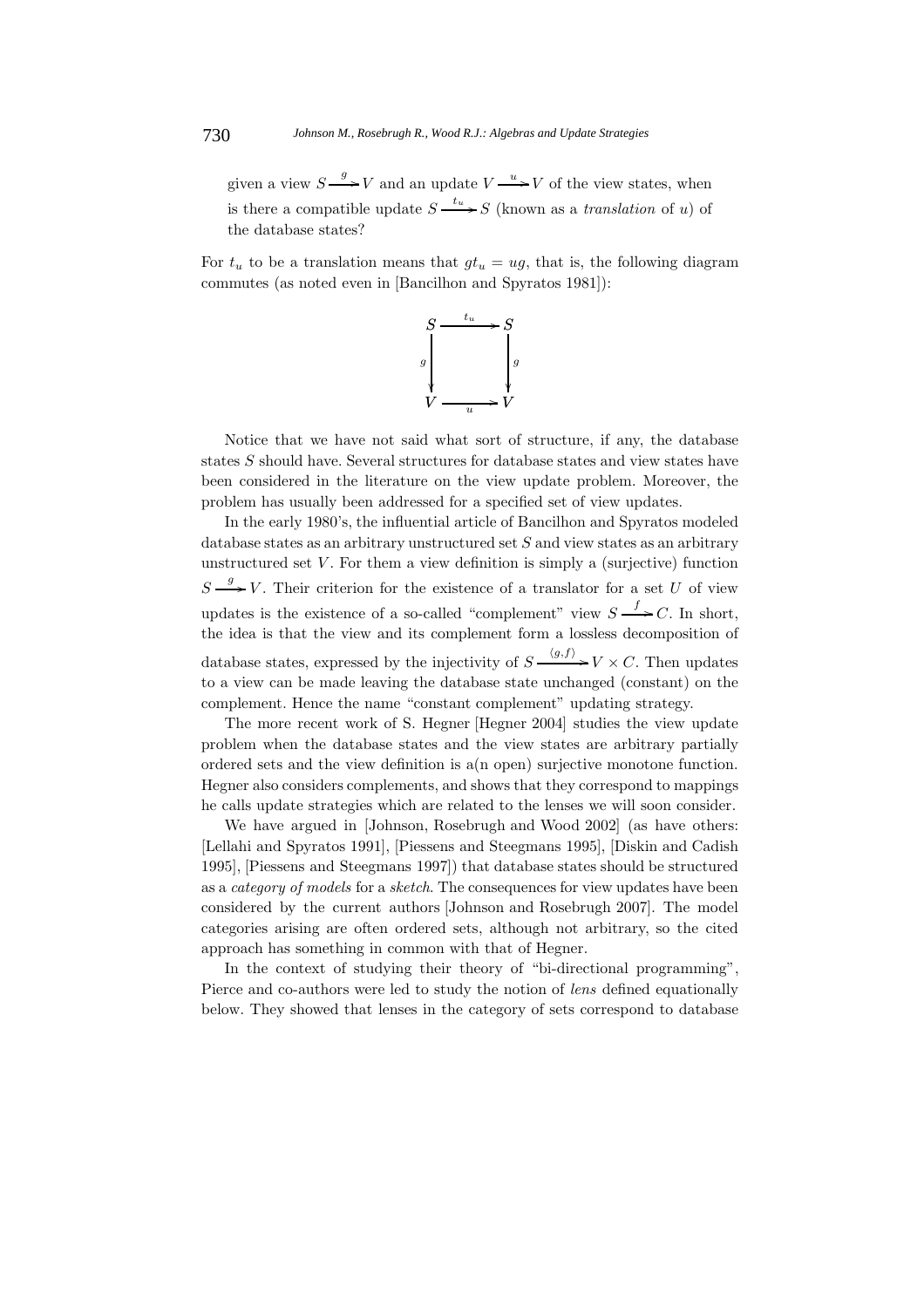view updatability in the sense of Bancilhon and Spyratos, and more generally in the sense of [Gottlob, Paolini and Zicari 1988].

At about the same time as Pierce et al. studied the relationship between lenses and constant complement update strategies, Hegner wrote about "update strategies" for a "closed family of updates". Hegner's definition of update strategy includes being a lens in the sense appropriate to the category of partially ordered sets.

The lens equations were first considered (as far as we know) in the early 1980's by F. Oles [Oles 1982], [Oles 1986] in a study of abstract models of storage. Oles (as reported in [O'Hearn and Tennent 1995]) also characterized models of the equations in sets as projections. In the 1990's M. Hoffman and B. Pierce [Hofmann and Pierce 1995] considered the lens equations in their study of typing for programming languages.

Our contribution is to consider the lens equations in suitable generality. As we see below, the equations make sense in a category with products. We show that viewing lenses as algebras provides the claimed link from the work of Bancilhon and Spyratos to that of Hegner.

In Section 2 we review the needed category theory. In Section 3 we consider the monad  $\Delta\Sigma$  on a slice category of a category with products and characterize its algebras. In Section 4 we see the data for a (totally defined) lens in sets is the same as an algebra for  $\Delta\Sigma$ , and that Oles' characterization has a meaning for database updating strategies. Section 5 considers the model of Hegner, and shows that his update strategies are exactly the lenses in the category of ordered sets.

**Acknowledgement.** The second and third authors were undergraduate students when Derick Wood came to McMaster University in 1970. We both learned about formal language and automata theory from him. Derick was the M.Sc. supervisor of the second author, and he imparted both an abiding interest in theoretical Computer Science and the unforgettable lesson that research is fun.

### **2 Review of monads**

We assume the reader is familiar with the most basic ideas from category theory, including functor, natural transformation and isomorphism, and (co)limits as found in, for example [Barr and Wells 1995] or [Pierce 1991]. Categories will be denoted  $\mathbf{A}, \mathbf{B}, \mathbf{C}, \ldots$ , functors  $F, G, H, \ldots$  and natural transformations  $\alpha, \beta, \gamma, \ldots$ We assume all of our categories are locally small, so that there is a set of arrows between any two objects A and A', denoted  $\mathbf{A}(A, A')$ . We review some other definitions and results needed in the sequel.

Perhaps the most important concept from category theory is the following.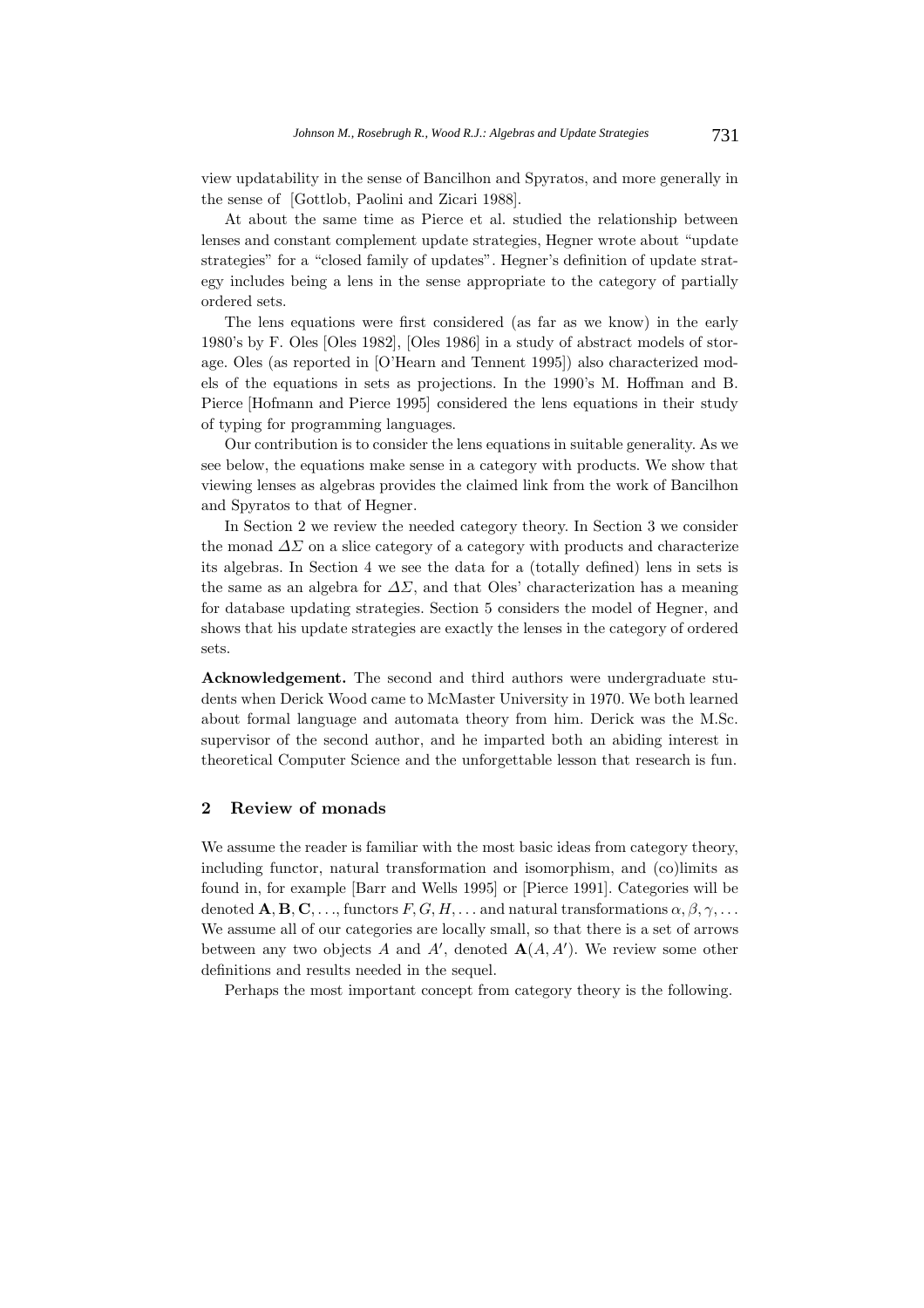**Definition 1.** Let **A** and **B** be categories, and  $F : \mathbf{A} \longrightarrow \mathbf{B}$  and  $G : \mathbf{B} \longrightarrow \mathbf{A}$ be functors. Then  $F$  *is left adjoint to*  $G$  (also  $G$  is right adjoint to  $F$ , the pair  $F, G$  are adjoint) if for any objects A in **A** and B in **B** there is a bijection  $\mathbf{B}(FA, B) \cong \mathbf{A}(A, GB)$  which is natural in A and B. We will depict this by:



and write  $F \dashv G$  and call the relationship an *adjunction*.

Following identity arrows through the bijections mentioned determines natural transformations  $\eta : 1_A \rightarrow GF$  and  $\epsilon : FG \rightarrow 1_B$  called the *unit* and *counit*.<br>They estisfy the se called triangular identities and conversely a pair of patural They satisfy the so-called *triangular identities* and, conversely, a pair of natural transformations satisfying these identities determines an adjunction. For details see [Barr and Wells 1995].

*Example 1.* A standard example of adjunction is provided by diagonal functors and (co)products. Let **A** be a category. For the case of binary products, denote the functor whose value on A in **A** is the pair of objects  $(A, A)$  by  $\Delta : \mathbf{A} \rightarrow \mathbf{A} \times \mathbf{A}$ . A right adjoint to  $\Delta$  is a product functor, denoted  $-\times$  – :  $\mathbf{A} \times \mathbf{A} \longrightarrow \mathbf{A}$ . Indeed,  $D \times E$  is a product of objects D and E of **A** exactly when, for any object A, there a bijection from pairs of arrows  $A \rightarrow D$ ,  $A \rightarrow E$  to arrows  $A \rightarrow D \times E$ .<br>Notice that the identity arrow on  $D \times E$  then corresponds under the sounit to a Notice that the identity arrow on  $D \times E$  then corresponds under the counit to a pair of arrows denoted generically as  $\pi_0 : D \times E \longrightarrow D, \pi_1 : D \times E \longrightarrow E$  called<br>the argumentary. The pair of identity arrows from A to A corresponds under the the *projections*. The pair of identity arrows from A to A corresponds under the unit to an arrow denoted  $A \xrightarrow{\sigma_A} A \times A$ . When  $\Delta$  has a right adjoint, we say **A** *has products.* A coproduct functor is a left adjoint to  $\Delta$ .

As we will review below, adjunctions generate examples of the next concept, and vice versa.

**Definition 2.** Let **A** be a category. A *monad* **T** on **A** is a triple  $T = (T, \eta, \mu)$ where  $T : \mathbf{A} \to \mathbf{A}$  is a functor,  $\eta : \mathbf{1}_{\mathbf{A}} \to T$  and  $\mu : T^2 \to T$  are natural<br>transformations (solled the unit and multiplication). They satisfy the unitary transformations (called the *unit* and *multiplication*). They satisfy the unitary and associative laws:

$$
\mu(\eta T) = 1_T = \mu(T\eta) \qquad \mu(\mu T) = \mu(T\mu)
$$

We will sometimes abuse notation in referring to a monad simply by its functor part,  $T$ .

*Example 2.* A familiar monad on the category **set** of sets is the *free monoid monad*. For a set X, let  $TX = X^*$ , the free monoid on X. T extends easily to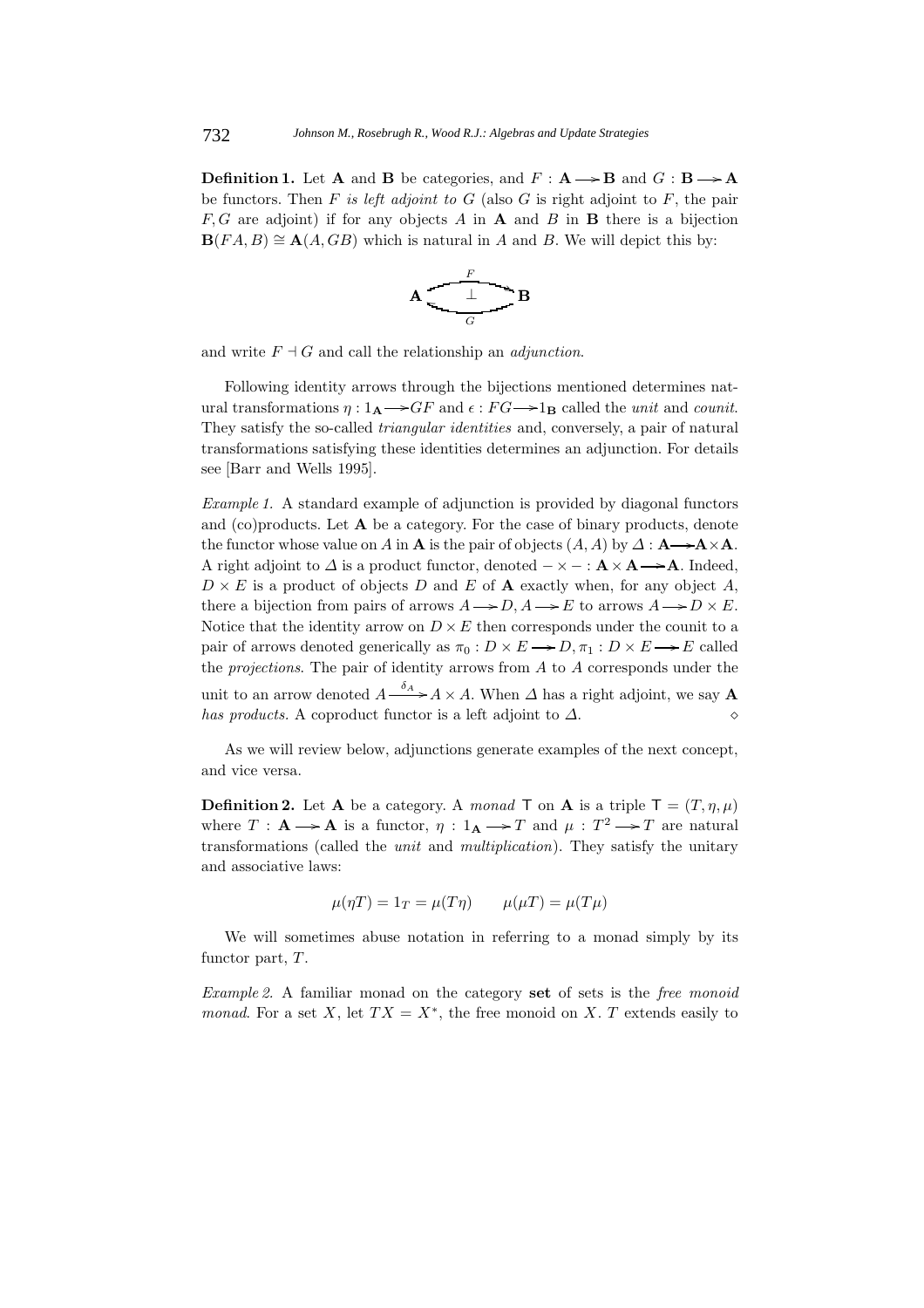a functor on **set**. The inclusion of generators (single letters) provides a function  $\eta_X : X \longrightarrow TX$ . Since  $T^2 X = (X^*)^*$  is "words of words", we can define  $\mu_X : T^2 Y \longrightarrow TX$  to be the function which simply "multiplies out" and provides a  $T^2X \longrightarrow TX$  to be the function which simply "multiplies out" and provides a word. The equations are equily seen to be satisfied word. The equations are easily seen to be satisfied.

*Example 3.* Let  $F : \mathbf{A} \to \mathbf{B}$  and  $G : \mathbf{B} \to \mathbf{A}$  be functors and  $F \dashv G$ . The functor  $GF$  underlies a managed  $\mathbf{F} = (GF \circ g, \dots)$  where  $g$  is the unit for functor  $GF$  underlies a monad  $T_{GF} = (GF, \eta_{GF}, \mu_{GF})$  where  $\eta_{GF}$  is the unit for the  $F \dashv G$  adjunction and the multiplication  $\mu_{GF}$  is defined by composition of the counit  $\epsilon$  with (the identity natural transformations on) the functors G and F to give  $\mu_{GF} = G \epsilon F : GFGF \rightarrow GF$ . F to give  $\mu_{GF} = G\epsilon F : GFGF \longrightarrow$  $GF.$ 

**Definition 3.** Let  $T = (T, \eta, \mu)$  be a monad on a category **A**. An *algebra for* T is a pair  $X = (X, \xi)$  where  $\xi : TX \longrightarrow X$  is an arrow of **A** satisfying the equations:

unit law:  $\xi(\eta_X) = 1_{TX}$  associative law:  $\xi(\mu_X) = \xi(T\xi)$ 

A *morphism of algebras* from  $X = (X, \xi)$  to  $Y = (Y, \zeta)$  is an arrow  $f : X \longrightarrow Y$ in **A** satisfying  $f\xi = \zeta T f$ .

The algebras for a monad form a category denoted  $A<sup>T</sup>$  with composition inherited from **A**. As is common practice, when the unit and multiplication for a monad are clear, as in Example 3 for example, we often just name a monad T by its functor part  $T$ , and refer to  $T$  algebras and so on.

*Example 4.* An algebra for the free monoid monad is a monoid in the category **set**. The category of algebras is the category of monoids and their homomor- $\phi$  phisms.

Adjoints, monads and their algebras are related by the following well-known results:

**Theorem 4.** Let  $T$  be a monad on  $A$ . There are functors  $F^T : A \rightarrow A^T$  and  $G^T : A^T \rightarrow A$  defined by  $G^T(X, \zeta) = X \cdot F^T X = (TX, \zeta)$  and estimated  $G^{\mathsf{T}}$  :  $\mathbf{A}^{\mathsf{T}} \longrightarrow \mathbf{A}$  *defined by*  $G^{\mathsf{T}}(X, \xi) = X$ ,  $F^{\mathsf{T}}X = (TX, \mu_X)$  and satisfying  $F^{\mathsf{T}} + G^{\mathsf{T}}$ . Let  $F : \mathbf{A} \longrightarrow \mathbf{B}$  and  $G : \mathbf{B} \longrightarrow \mathbf{A}$  be functors with  $F \dashv G$  and <br>generate  $\mathbf{F} - \mathbf{T} = T$  . Then there is a companison functor  $K : \mathbf{B} \longrightarrow \Lambda^{\mathsf{T}}$  defined by  $suppose \mathsf{T} = \mathsf{T}_{GF}.$  Then there is a comparison functor  $K : \mathbf{B} \longrightarrow \mathbf{A}^{\mathsf{T}}$  defined by<br> $\mathbf{K} \mathbf{B} = (CP,C_{\epsilon})$ . Moreover,  $\mathbf{K} \mathbf{F} = \mathbf{F}^{\mathsf{T}}$  and  $C^{\mathsf{T}} \mathbf{K} = C$ .  $KB = (GB, G\epsilon_{GB})$ *. Moreover,*  $KF = F<sup>T</sup>$  and  $G<sup>T</sup>K = G$ *.* 

The next diagram sums up the situation

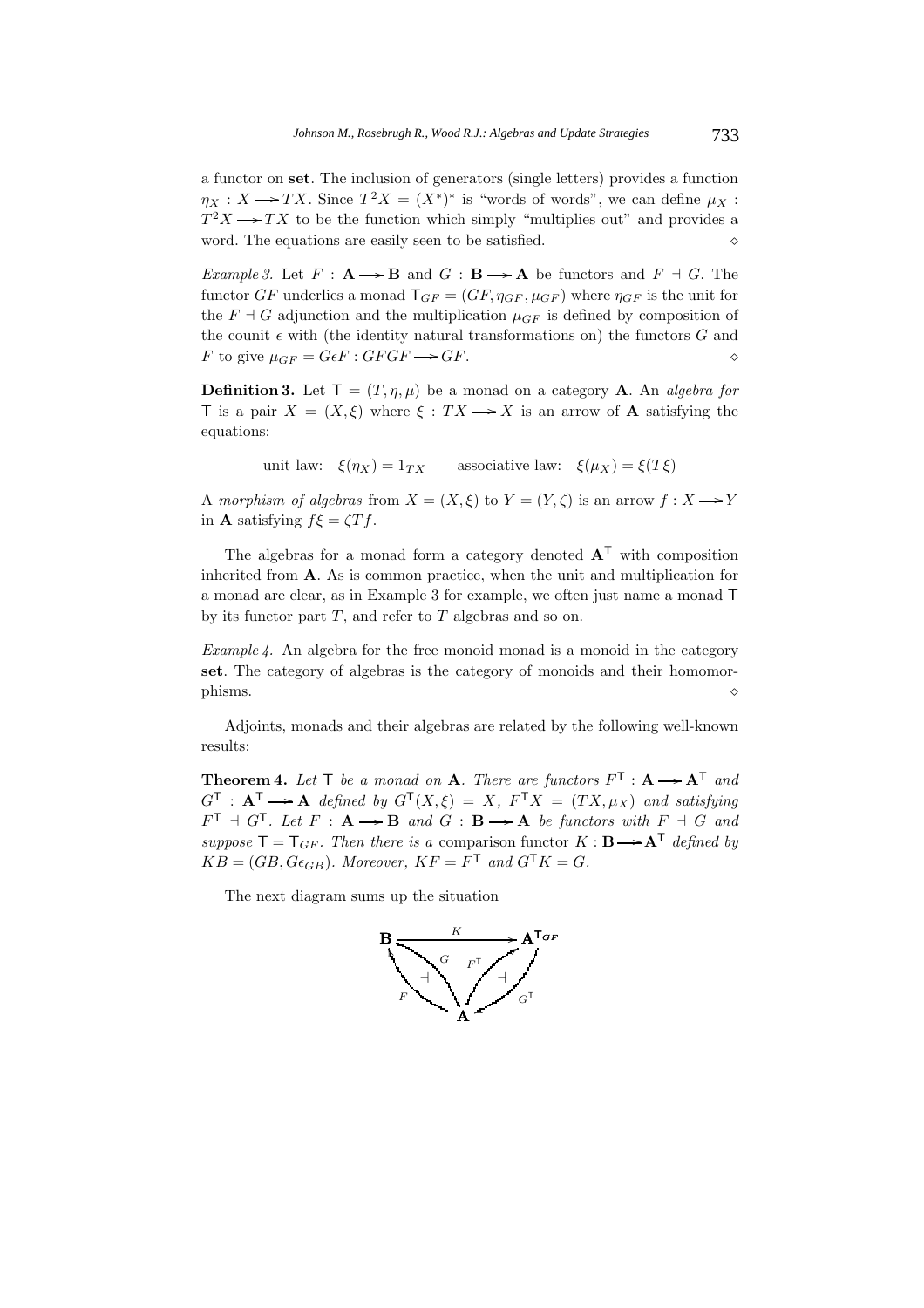There are criteria which ensure that the comparison functor  $K$  is an isomorphism or equivalence of categories, namely the celebrated monadicity theorems of J. M. Beck. We recall one of those below. For precision:

**Definition 5.** Let G be a functor  $\mathbf{B} \xrightarrow{\mathbf{G}} \mathbf{A}$  with a left adjoint F. Then G is called monadic if the comparison functor  $\mathbf{B} \xrightarrow{K} \mathbf{A}^{T_{GF}}$  is an equivalence of categories.

Before stating the theorem we need some standard terminology. A functor G *reflects isomorphisms* if f is an isomorphism whenever Gf is so. A *contractible coequalizer* is a diagram of arrows:

$$
A \xrightarrow{f} B \xrightarrow{s} C
$$

satisfying  $ft = 1_B, gt = sh, hs = 1_C$  and  $hf = hg$ . A pair of arrows  $A \frac{f}{g} B$  is <sup>a</sup> G-contractible coequalizer pair if it becomes part of a contractible coequalizer after application of G. The monadicity theorem we will use is:

**Theorem 6.** Let  $B \xrightarrow{G} A$  be a functor. Then G is monadic (in the stronger *sense that* K *is an isomorphism) if and only if* G *has a left adjoint;* G *reflects isomorphisms; and* **<sup>B</sup>** *has coequalizers of* G*-contractible coequalizer pairs which* G *preserves.*

When we use the theorem it will be the case that **B** has all coequalizers and the functor G preserves them. For more detail we refer the reader to [Barr and Wells 1985].

## **3 T***ΔΣ* **algebras**

In this section we consider algebras for a monad that is the basis of our description of lenses in the sequel. The monad uses a well-known construction: Let **C** be a category. For any object V of C the *slice category*  $C/V$  is constructed as follows. An object is an arrow  $g: C \rightarrow V$  to V. An arrow from g to  $g': C' \rightarrow$ is an arrow  $f : C \to C'$  satisfying  $g'f = g$ , so arrows are the same thing as commutative triangles ending at V. There is always a functor  $\Sigma_V : \mathbf{C}/V \longrightarrow \mathbf{C}$ <br>defined an objects by  $\Sigma_{\mathbf{C}} \subset C$  and an amounc by  $\Sigma_{\mathbf{C}} f = f$ defined on objects by  $\Sigma_{V} g = C$  and on arrows by  $\Sigma_{V} f = f$ .

*Example 5.* Now let **C** be a category with finite products, for example **set**. There is a functor  $\Delta_V : \mathbf{C} \longrightarrow \mathbf{C}/V$  (*not* the  $\Delta$  of Example 1) that is defined on objects by  $\Delta_V C = V \times C \xrightarrow{\pi_0} V$  and on arrows by  $\Delta_V f = 1_V \times f$ . We will usually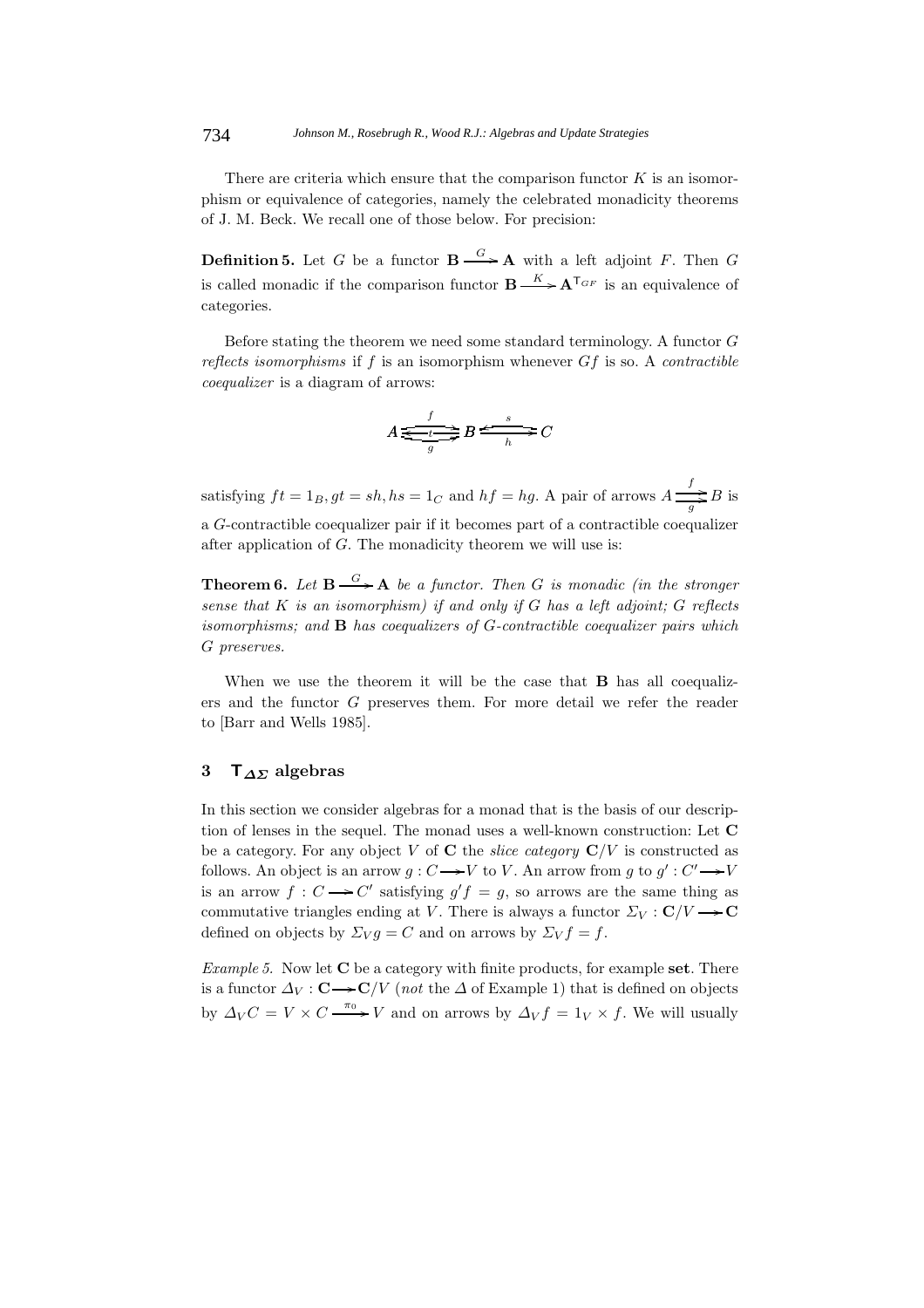drop the V subscripts. Note that for an object  $C \longrightarrow V$ ,  $\Delta \Sigma g = V \times C \longrightarrow V$ .<br>There is an ediunation. There is an adjunction:

$$
C/V \frac{\sum\limits_{\Delta} C}{\sum\limits_{\Delta} C}
$$

The g'th component of the unit  $\eta$  for the adjunction is  $g \rightarrow \Delta \Sigma g$  as in the commutative triangle:



The adjunction determines the monad  $T_{\Delta\Sigma}$  on  $\mathbf{C}/V$ . The unit for the monad is a while the a<sup>th</sup> component of its multiplication is  $\eta$  while the g'th component of its multiplication is

$$
\Delta \Sigma \Delta \Sigma g \xrightarrow{\mu_g} \Delta \Sigma g
$$

as in:



 $\Diamond$ 

The following characterization of  $\Delta\Sigma$  algebras is useful for the sequel. We will abbreviate  $\langle \pi_0, \pi_2 \rangle$  to  $\pi_{0,2}$ .

**Proposition 7.** *Let* **C** *be a category with finite products. An algebra structure on*  $g: C \longrightarrow V$  *in*  $C/V$  *for the monad*  $\Delta\Sigma$  *on*  $C/V$  *is an arrow*  $p: V \times C \longrightarrow C$ *satisfying:*

- *i)*  $gp = \pi_0$
- *ii*)  $p\langle q, 1_C \rangle = 1_C$
- *iii*)  $p(1_V \times p) = p\pi_{0,2}$

*Proof.* As the commutativity of the diagram below illustrates, the equation i) shows that, viewed as a morphism from  $\Delta \Sigma g$  to g, p is indeed a morphism of  $\mathbf{C}/V$ , while the equation ii) shows that p satisfies the unit law for the monad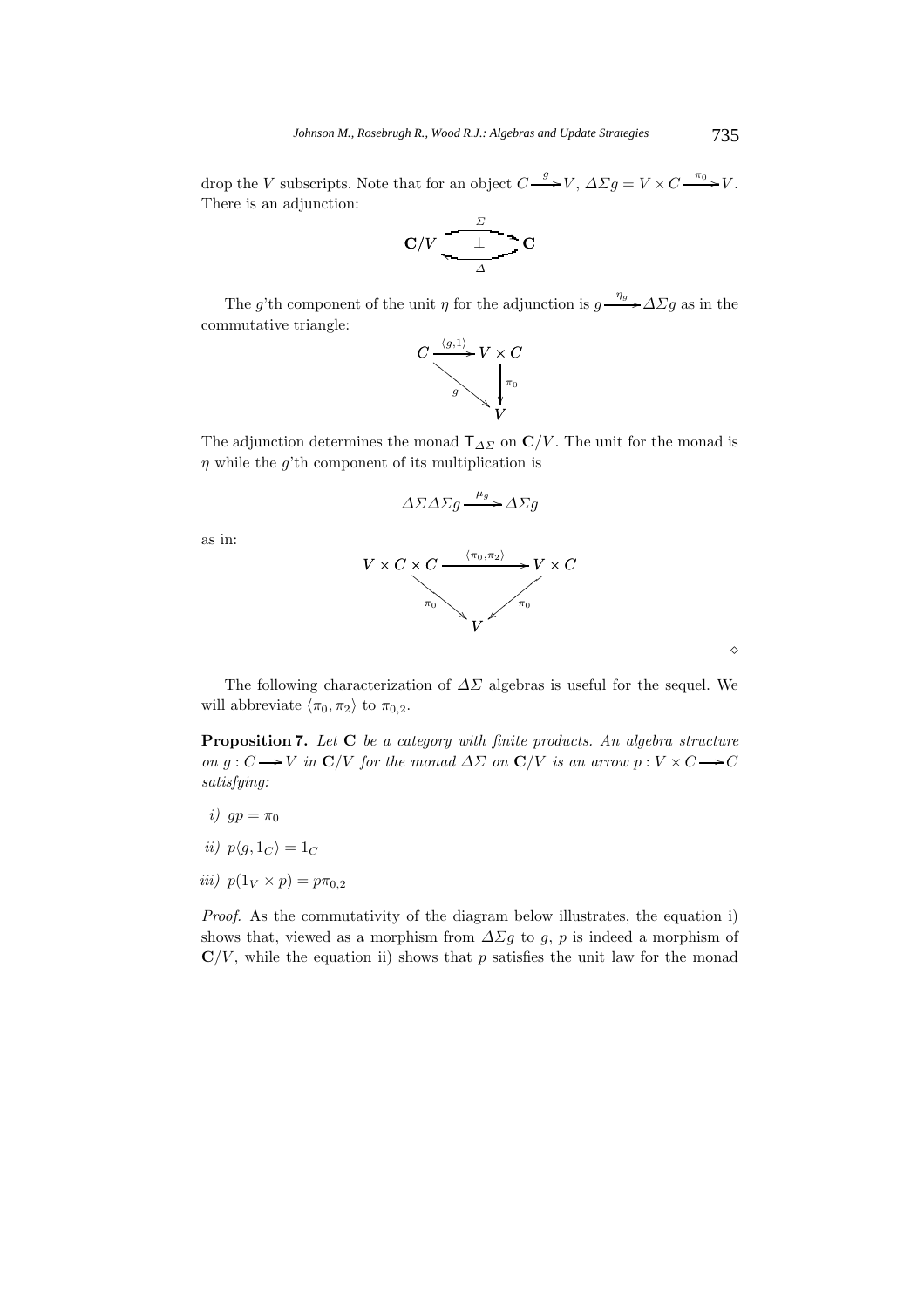



In the next diagram, the unlabelled vertical arrows are projections, so the whole diagram makes a commutative square in  $\mathbb{C}/V$ . Since  $\Delta \Sigma p = 1_V \times p$  and  $\mu_q = \pi_{0,2}$ the equation iii) (the top square) shows that  $p$  is associative.



 $\Box$ 

In the sequel it will be important to know when  $\Delta$  is monadic.

### **4 Lenses and update translations**

In this section we consider the notion of lens (in **set**) defined by B. Pierce and co-authors [Bohannon et al. 2006], [Foster et al. 2007]. Their context is a study of "bi-directional programming". They point out that the equations defining lenses appear elsewhere in the programming language literature, both in Oles category of "state shapes" [Oles 1982] and in work by Hofmann and Pierce on "positive subtyping"[Hofmann and Pierce 1995].

As we will see shortly, the data for and the equations satisfied by a very well behaved lens in [Bohannon et al. 2006] determine an algebra for the monad  $\Delta_V \Sigma_V$  on the category set. It is our basic observation that  $\Delta_V$  is usually monadic. Thus, a  $\Delta_V \Sigma_V$  algebra for set/V, equivalently a very well behaved lens, is specified by an object of the domain of the monadic  $\Delta_V$ , that is, a set. The set in question determines a view complement as studied by Bancilhon and Spyratos.

Briefly, a lens in **set** involves two mappings, "Get" and "Put", and equations. In the interpretation for databases, the Get mapping determines a view state from a database state. The Put (or "Putback") mapping determines a new database state s' from a pair  $(v, s)$  of a view state and a database state. The idea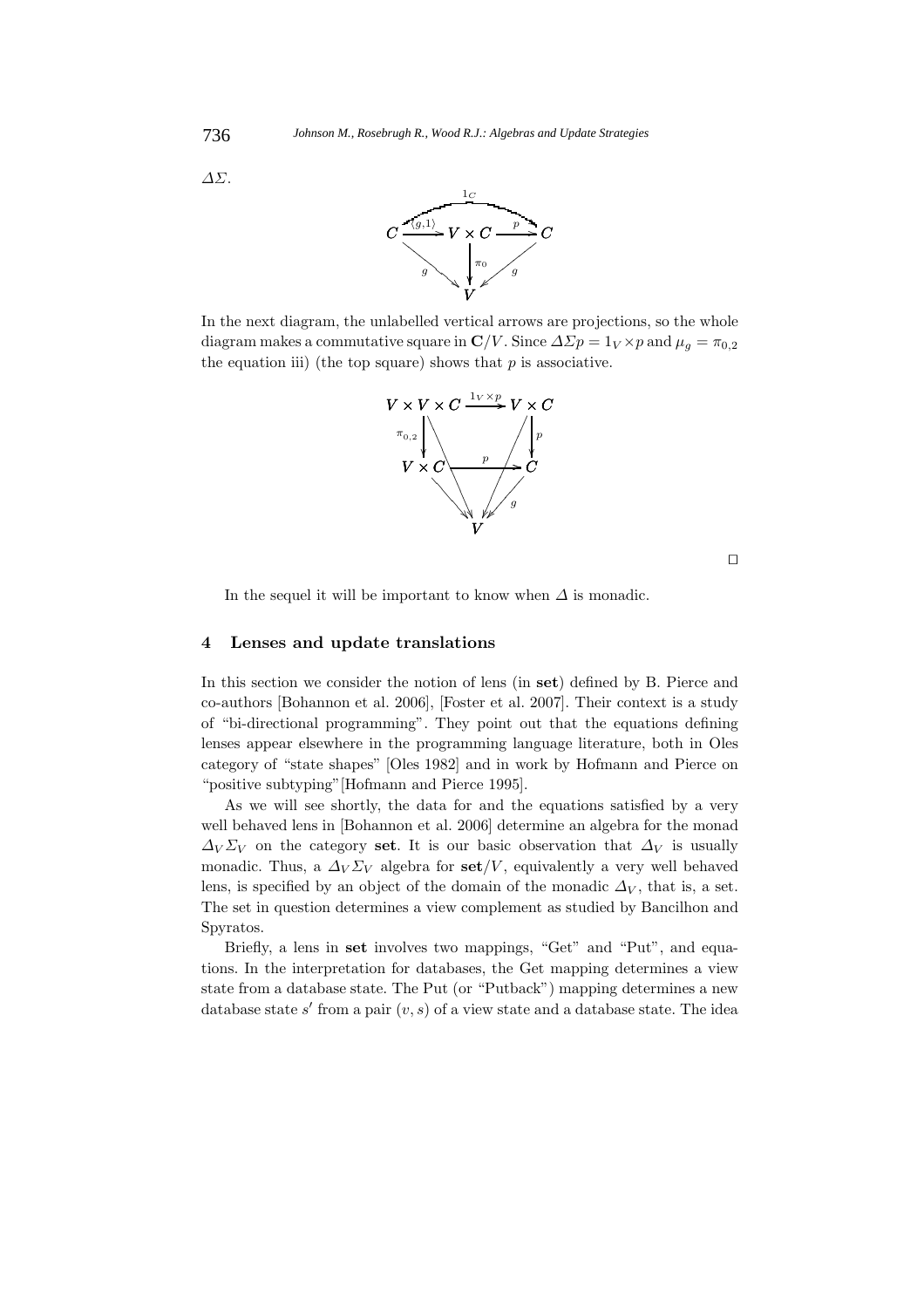is the following: If some update  $u$  of the Get of the database state  $s$  results in the view state v, then the Put of the pair  $(v, s)$  is a new database state s'. The Get<br>of this new database state must be the view state v (equation PutCet below) of this new database state must be the view state  $v$  (equation PutGet below). Moreover, if the update u is trivial, the Put of  $(v, s)$  is just the projection on s (equation GetPut below).

**Definition 8.** A *lens in* **set** [Bohannon et al. 2006] is  $L = (S, V, g, p)$  where S and V are sets (the states and the view states); g is a mapping  $S \xrightarrow{g} V$  (the "Get" mapping); p is a mapping  $V \times S \longrightarrow S$  (the "Put" mapping). A lens is called and labored if it existence called *well behaved* if it satisfies:

- i) (PutGet) the Get of a Put is the projection:  $g(p(v, s)) = v$
- ii) (GetPut) the Put for a trivially updated state is trivial:  $p(g(s), s) = s$

Diagrammatically:



A well behaved lens is called *very well behaved* if it satisfies:

iii) (PutPut) composing Puts depends only on the second view state:  $p(v', p(v, s)) = p(v', s)$ 

Diagrammatically:

$$
V \times V \times S \xrightarrow{1_V \times p} V \times S
$$
  
\n
$$
\pi_{0,2} \downarrow \qquad \qquad \downarrow p
$$
  
\n
$$
V \times S \xrightarrow{p} V
$$

PutPut

*Example 6.* We illustrate that a lens as just defined may fail to be well behaved. The example is from [Bohannon et al. 2006].

Suppose that a relational database schema has two signatures,  $R(A, B)$  and  $S(B, C)$  (we ignore type information for  $A, B, C$ ). The view database schema has just one signature  $T(A, B, C)$ . The set S of database states is the set of pairs **R**,**S** of tables with column headings from the signatures, and similarly the set V of view states is the set of tables **<sup>T</sup>**. The action of the Get mapping on a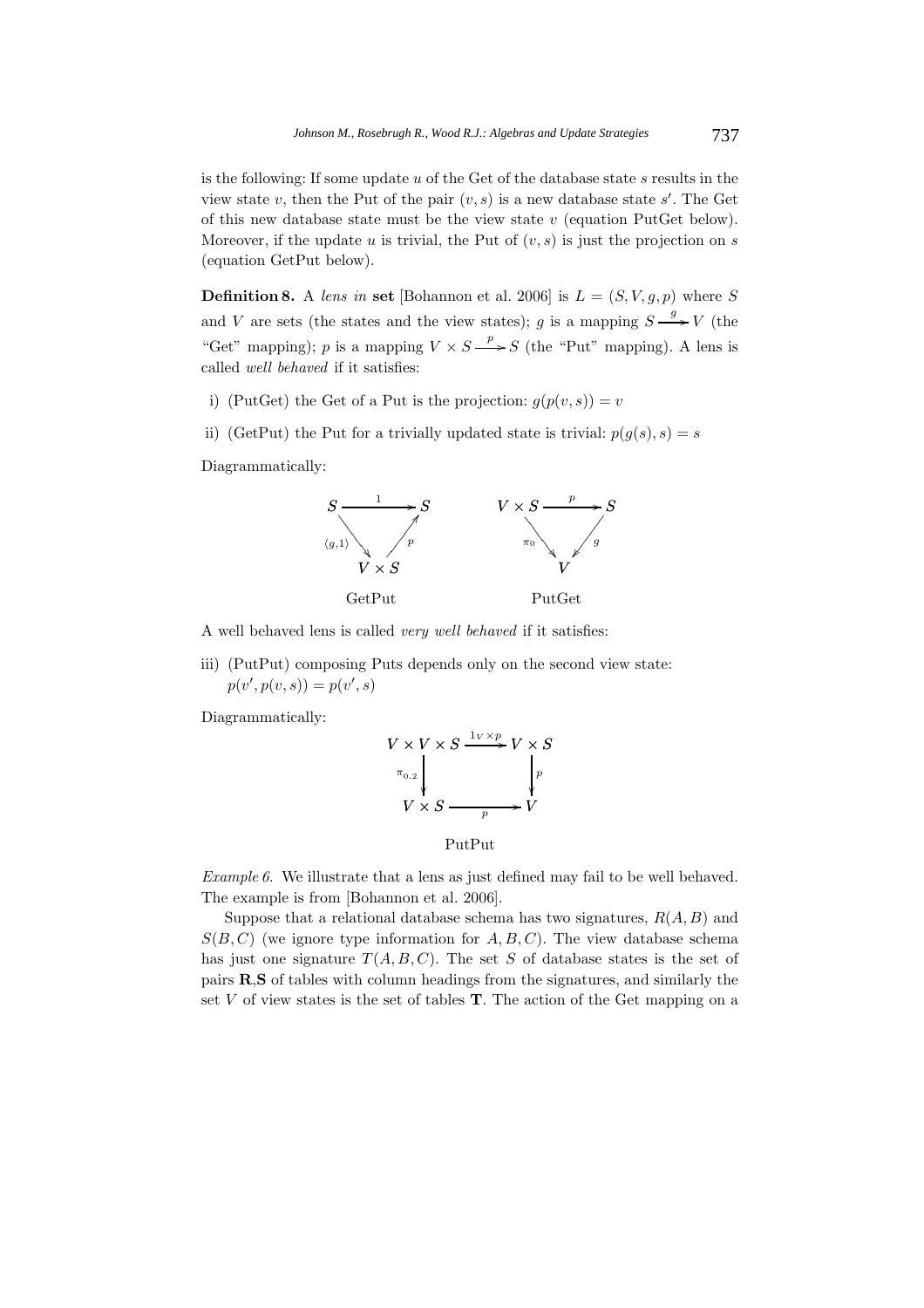database state **R**,**S** is to determine the view state (table) **T** which is the natural join of **R**,**S**. For example, with **R** and **S** as follows, we get **T** as shown:

$$
\left\{\n \begin{array}{c|c}\n R & A & B \\
\hline\n a_1 & b_1 \\
 a_1 & b_2\n \end{array}\n \quad\n \begin{array}{c}\n S & B & C \\
 \hline\n b_1 & c_1 \\
 b_1 & c_2\n \end{array}\n \right\}\n \longrightarrow\n \left\{\n \begin{array}{c}\n \text{T} & A & B & C \\
 \hline\n a_1 & b_1 & c_1 \\
 a_1 & b_1 & c_2\n \end{array}\n \right\}
$$

The Put mapping on a pair consisting of a view state **T** and a database state **R,S** provides a new state  $\mathbb{R}'$ , **S**<sup>*'*</sup> by simply projecting **T** onto  $A, B$  and  $B, C$  representingly For the example shows respectively. For the example above:

$$
\left\{\frac{\mathbf{T}\left|\begin{array}{cc}A & B & C \\ a_1 & b_1 & c_1 \\ a_1 & b_1 & c_2\end{array}\right|}{a_1b_1c_2}\right\}\,\longmapsto\,\left\{\frac{\mathbf{R}\left|\begin{array}{cc}A & B & \mathbf{S}\left|\begin{array}{cc}B & C \\ a_1 & b_1\end{array}\right|}{a_1b_1} & \begin{array}{cc}b_1 & c_1 \\ b_1 & c_2\end{array}\right| \right\}
$$

Thus for this lens the GetPut equation is not satisfied. Of course, the reason is that the Put function we defined ignores the original database state. Failure of GetPut can be repaired simply by changing Put to take account of the original state. As we shall see, for any well behaved lens the Get and Put functions are surjective. The lens above thus necessarily fails to satisfy PutGet because the Get is not surjective. Indeed, for the Get defined, there is no Put defining a lens satisfying PutGet.

We can modify the example to a very well behaved lenses. First modify the view schema so that it has two signatures  $T(A), V(C)$ . Then the new Get mapping on a database state **R**,**S** determines the view state (tables) **T**,**V** by selecting components from rows of **R**,**S** with B component  $b_1$ . The Put on  $\{T, V\}$ ,  $\{R, S\}$ simply places rows with B component  $b_1$  into **R**,**S** for each element of **T**,**V**.  $\diamond$ 

Notice that there is a unique lens in **set** with S empty. Since the identity is surjective, PutGet for a lens in set implies that if  $S$  is non-empty then  $g$  is surjective.

Recall the adjunction from Example 5 for the case  $C = set$ :

$$
\text{set}/V \xrightarrow{\frac{\sum_{\Delta}^{}}{\Delta}} \text{set}
$$

In this case, for  $S \xrightarrow{g} V$  in  $\mathbf{set}/V$  and X in set, we have  $\Sigma(g) = S$  and  $\Delta(X) = V \times X \xrightarrow{\pi_0} V$ , so  $\Delta \Sigma g = V \times S \xrightarrow{\pi_0} V$ . The g'th component of the unit for the adjunction is  $g \rightarrow \Delta \Sigma g$ . The g'th component of the multiplication for the moned  $\Lambda \Sigma$  is for the monad  $\Delta\Sigma$  is

$$
\Delta \Sigma \Delta \Sigma g \xrightarrow{\mu_g} \Delta \Sigma g
$$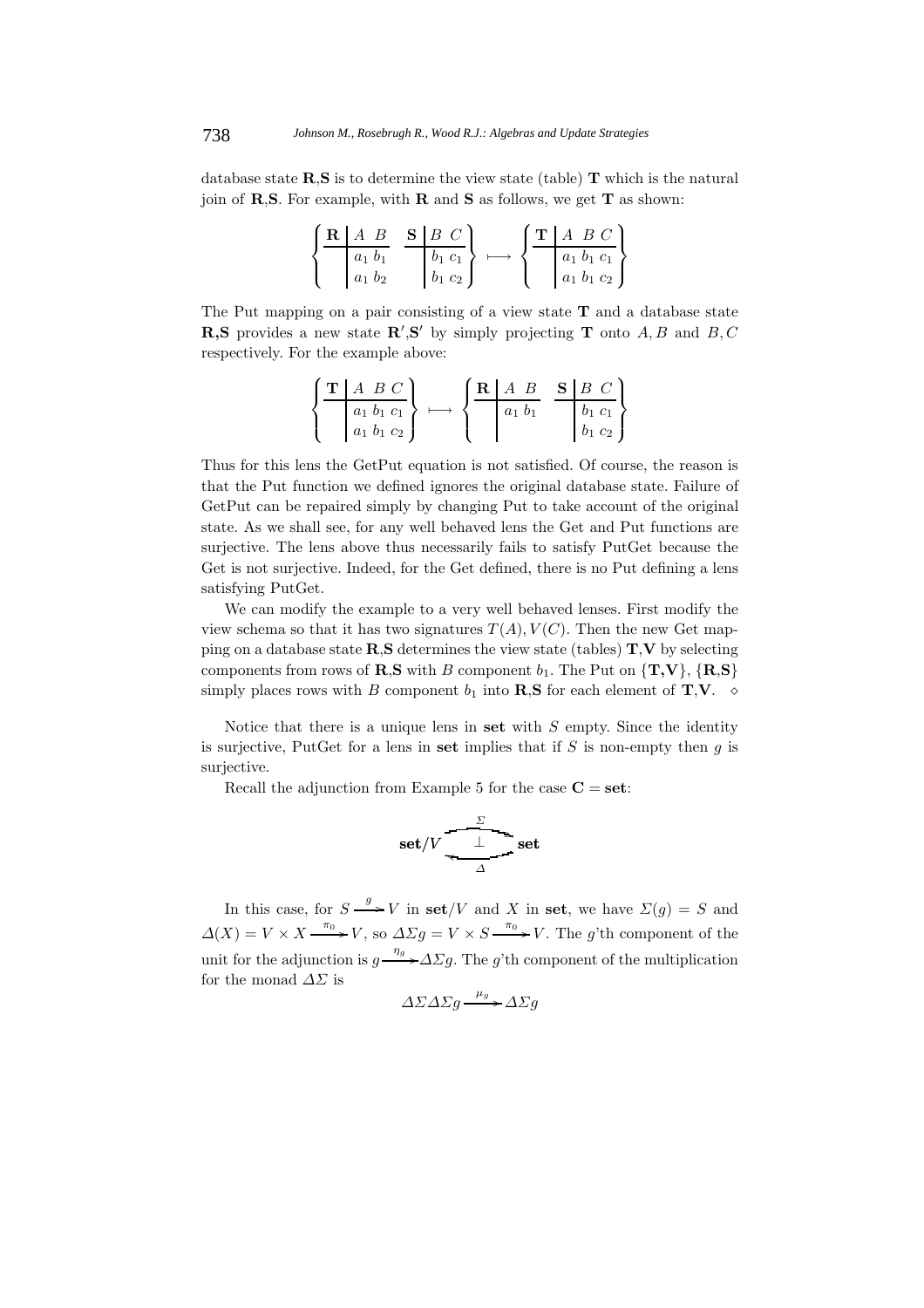which as a commutative triangle in **set** is:



Let  $L$  be a lens. The PutGet law and the GetPut law say that i) and ii) of Proposition 7 are satisfied, and the PutPut law says that iii) of that Proposition is satisfied. Thus:

**Proposition 9.** *A very well behaved lens*  $L = (S, V, g, p)$  *is exactly the data for an algebra*  $(q, p)$  *for the monad*  $\Delta \Sigma$  *on* **set**/V.

Our primary interest is very well behaved lenses. We now assume that *unless otherwise noted all lenses are very well behaved*. With that assumption, and for later use, we make the following general definition.

**Definition 10.** Let **<sup>C</sup>** be a category with finite products and V an object of **<sup>C</sup>**. A *lens in* **C** *with view states* V is an algebra for the monad  $\Delta \Sigma$ .

Equivalently, a lens in **C** with view states V is a pair of arrows  $C \xrightarrow{\rho} V$ ,  $V \times C \longrightarrow C$  satisfying the equations in Proposition 7.<br>Nort we consider managlisity of A Consider the foll

Next we consider monadicity of  $\Delta$ . Consider the following diagram in which K is the comparison functor from set to  $\Delta\Sigma$  algebras.



There is a trivial case: if  $V = \emptyset$ , then **set**/ $V \cong 1$ , the terminal category, and then the category of  $\Delta\Sigma$  algebras is also isomorphic to 1. Otherwise, as we show directly,  $K$  is an equivalence of categories. That is, we are going to show directly that  $\Delta$  is monadic. Notice that K is defined on objects as follows:

$$
K(C) = (\pi_0 : V \times C \longrightarrow V, \pi_{0,2} : V \times V \times C \longrightarrow V \times C)
$$

We will need:

**Lemma 11.** Let  $(S \xrightarrow{g} V, V \times S \xrightarrow{p} S)$  be a  $\Delta \Sigma$  algebra in set. For all v, v' *in V*,  $g^{-1}(v) \cong g^{-1}(v')$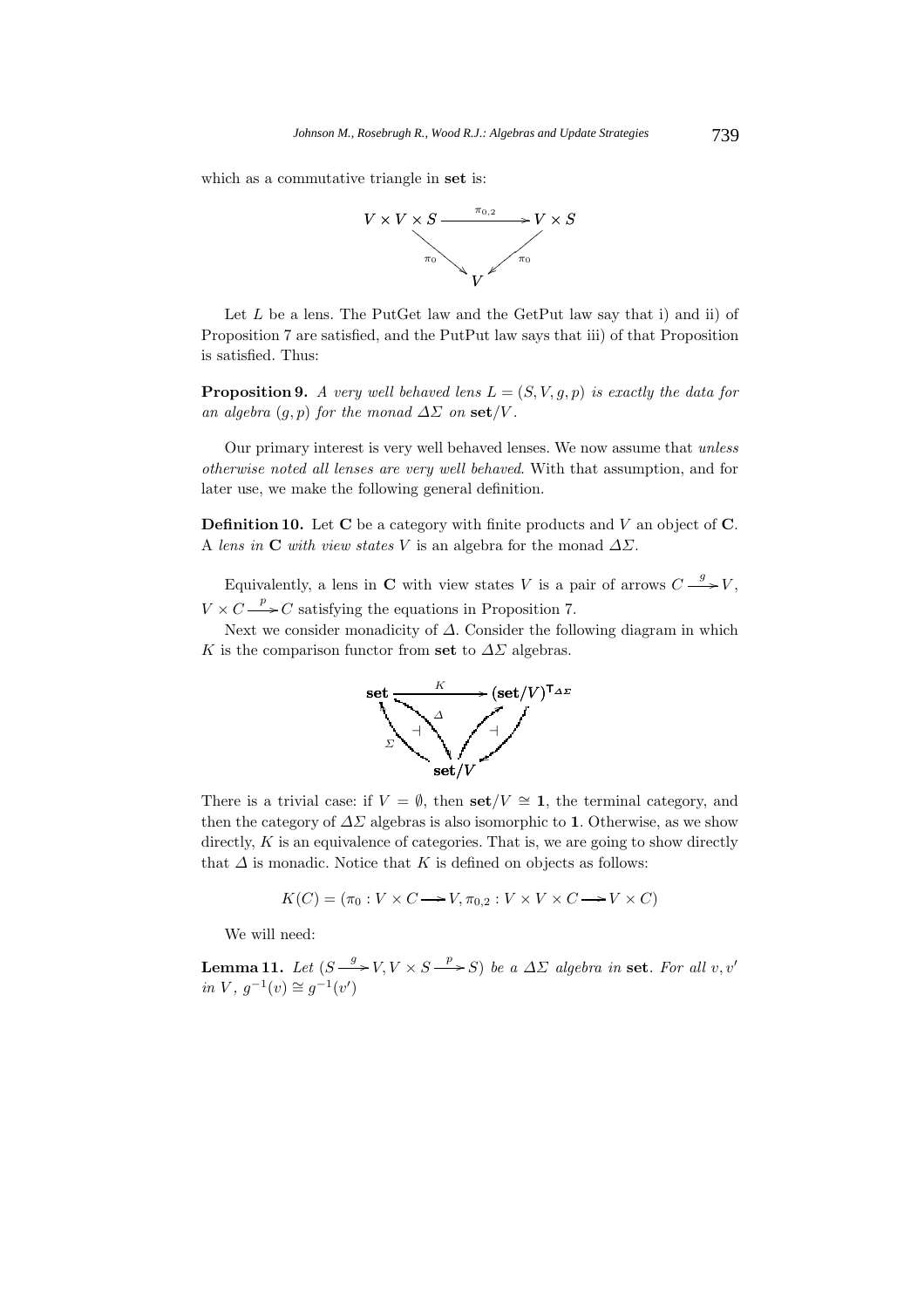*Proof.* The statement is evidently true when  $S$  is empty. Otherwise  $g$  is surjective, so all  $q^{-1}(v)$  are non-empty.

For  $v, v'$  in V, define  $\varphi_{v,v'} : g^{-1}(v) \longrightarrow g^{-1}(v')$  by  $\varphi_{v,v'}(s) = p(v', s)$ , and note  $\varphi_{v,v'}(s)$  is in  $g^{-1}(v')$  since  $g(p(v', s)) = v'$ . Next,

$$
\varphi_{v',v}(\varphi_{v,v'}(s)) = \varphi_{v',v}(p(v',s))
$$

$$
= p(v, p(v',s))
$$

$$
= p(v,s)
$$

$$
= p(g(s),s)
$$

$$
= s
$$

where the last three equations follow from, respectively, PutPut, that  $s$  is in  $g^{-1}(v)$ , and GetPut. Interchanging the roles of v and v' in the equation just demonstrated shows that  $\varphi_{v',v}$  is inverse to  $\varphi_{v,v'}$  which completes the proof.  $\Box$ 

# **Theorem 12.** *If V is non-empty, K is an equivalence and so*  $\Delta$  *is monadic.*

*Proof.* Choose a  $v_0$  in V. To show that K is an equivalence, we begin by defining a functor  $H : (\text{set}/V)^{T_{\Delta\Sigma}} \longrightarrow \text{set.}$  Let  $(S \xrightarrow{g} V, p)$  be a  $\Delta\Sigma$  algebra. Define  $C = g^{-1}(v_0)$  and  $H(g, p) = C$ . Note that by Lemma 11, C is (up to isomorphism) independent of the choice of  $v_0$ . To define H on arrows recall that an arrow f in  $(\text{set}/V)^{\mathsf{T}_{\Delta\Sigma}}$  from  $(g, p)$  to  $(S' \xrightarrow{g'} V, p')$  is a mapping  $S \xrightarrow{f} S'$  satisfying  $S' \xrightarrow{f} S'$  and  $S'(V \times f) = f \times S'$  satisfying  $g'f = g$  and  $p'(V \times f) = fp$ . Thus f restricts to  $C = g^{-1}(v_0) \longrightarrow g'^{-1}(v_0) = C'$ and  $H$  is clearly functorial.

Next we show that KH is isomorphic to the identity on  $(\text{set}/V)^{\text{T}_{\Delta\Sigma}}$ . To do this we show that  $(g, p)$  is isomorphic to  $KH(g, p) = (V \times C \frac{\pi}{0} V, \pi_{0,2})$ . By the definition of C,  $\langle q, p(v_0, -) \rangle$  maps S to  $V \times C$  and  $q = \pi_0 \langle q, p(v_0, -) \rangle$  giving an arrow from g to  $\pi_0$  in **set**/V. It is an algebra homomorphism because:

$$
\langle g(p(v,s)), p(v_0, p(v,s)) \rangle = \langle v, p(v_0, s) \rangle = \pi_{0,2} \langle v, g(s), p(v_0, s) \rangle
$$

The restriction of p to  $V \times C$  provides an arrow in  $\text{set}/V$  from  $\pi_0$  to g which is an algebra homomorphism by PutPut. To show these arrows are mutually inverse consider:



j. and note that  $p(g(s), p(v_0, s)) = p(g(s), s) = s$  so the top composes to the identity on S. On the other hand  $\langle g(g(s), s) \rangle = s$  so the top composes to the identity on S. On the other hand,  $\langle g(p(v, c)), p(v_0, p(v, c)) \rangle = \langle v, p(v_0, c) \rangle =$  $\langle v, p(g(c), c) \rangle = \langle v, c \rangle$  showing that the other composite is the identity.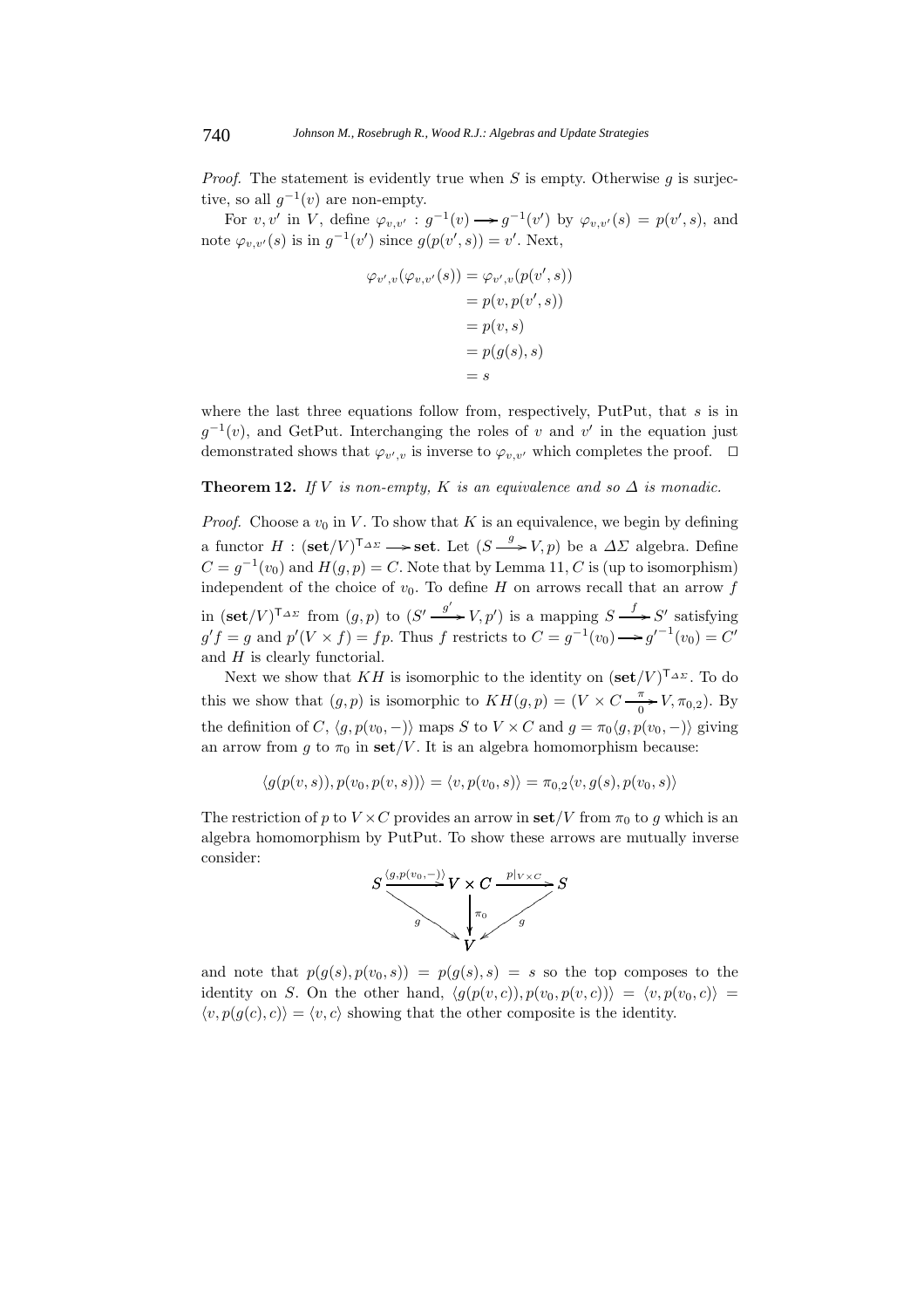Finally we need that  $HK \cong 1_{\text{set}}$ , but this is easy to see. Indeed, since  $K(C)$ <br>a structure on  $\pi_0: V \times C \longrightarrow V$ ,  $HK(C) = \pi_0^{-1}(v) \cong C$  for any v. □ is a structure on  $\pi_0 : V \times C \longrightarrow V$ ,  $HK(C) = \pi_0^{-1}(v) \cong C$  for any  $v$ .

We note an important point from the proof:

**Corollary 13.** Let  $L = (S, V, g, p)$  be a (very well behaved) lens with V non*empty,*  $v_0$  *in* V, and C the set  $g^{-1}(v_0)$ . Denote the projection  $V \times C \xrightarrow{\pi_0} V$ .<br>The group  $\{g, g(v_0, \ldots)\}\times S \to V \times C$  is inverse to plan in get and defines an *The arrow*  $\langle g, p(v_0, -) \rangle : S \longrightarrow V \times C$  *is inverse to*  $p|_{V \times C}$  *in* **set** *and defines an isomorphism*  $(a, n) \cong (\pi, \pi)$  *in*  $\Lambda \Sigma$  *closimore isomorphism*  $(g, p) \cong (\pi_0, \pi_{0,2})$  *in*  $\Delta\Sigma$  *algebras.* 

*Remark.* The C in the corollary is the set Bancilhon and Spyratos call the "complement" of V. Here the complement view is simply the projection  $V \times C \xrightarrow{\pi_1} C$ , and of course we have a "constant complement" decomposition.

The theorem also follows easily by Beck's monadicity theorem, Theorem 6 above. We know  $\Delta$  has a left adjoint. It is a "logical" functor, so it preserves all coequalizers (and this is also easy to see directly). There remains to show only that  $\Delta$  reflects isomorphisms. However,  $h : \Delta(X) \longrightarrow \Delta(Y)$  is iso exactly if the function  $h : V \times Y \longrightarrow V \times V$  is Since  $V$  is non-empty and his an amount fact  $W$ function  $h: V \times X \longrightarrow V \times Y$  is. Since V is non-empty and h is an arrow of  $\textbf{set}/V$ <br>(by the prejectional for v in V the protriction of h to  $\{u_1\} \times Y$  ,  $\{u_2\} \times Y$  is (by the projections), for  $v_0$  in V the restriction of h to  $\{v_0\} \times X \longrightarrow \{v_0\} \times Y$  is a bijection. We conclude that  $X \stackrel{\cong}{\longrightarrow}$ Y.

In some writings Pierce et al. allow the Get and Put to be partial functions and call the lenses of Definition 8 a "total lens" (for example [Foster et al. 2007]), but they remark that "In practice, we always want lenses to be total...". For most of our purposes, lenses with total Get and Put suffice, but we introduce the following terminology for use below.

**Definition 14.** A *partial lens in* set is  $L = (S, V, g, p)$  where S, V, g, p are as above, except that g and p may be partial mappings. A partial lens in **set** is *total for*  $P \subseteq \textbf{set}(S, S)$  *and*  $U \subseteq \textbf{set}(V, V)$  if

- i)  $q$  is a total function
- ii) the domain of p is  $\{(u(qs), s)|u \in U, s \in S\}$
- iii)  $p(v, s) = s'$  implies  $s' = r(s)$  for some update  $r \in P$

In the database context, the set  $U$  is intended to be the set of (view) updates for which a translation is required, and  $P$  is a set of (database) updates which includes translations of the updates in  $U$ . By conditions ii) and iii), a partial lens which is total for any U such that  $V \times S \subseteq \{(u(gs), s)|u \in U, s \in S\}$  and P such that the image of  $p$  is contained in the images of updates in  $P$  is the same thing as a lens in **set**. Now P is merely the set of potential translations, so as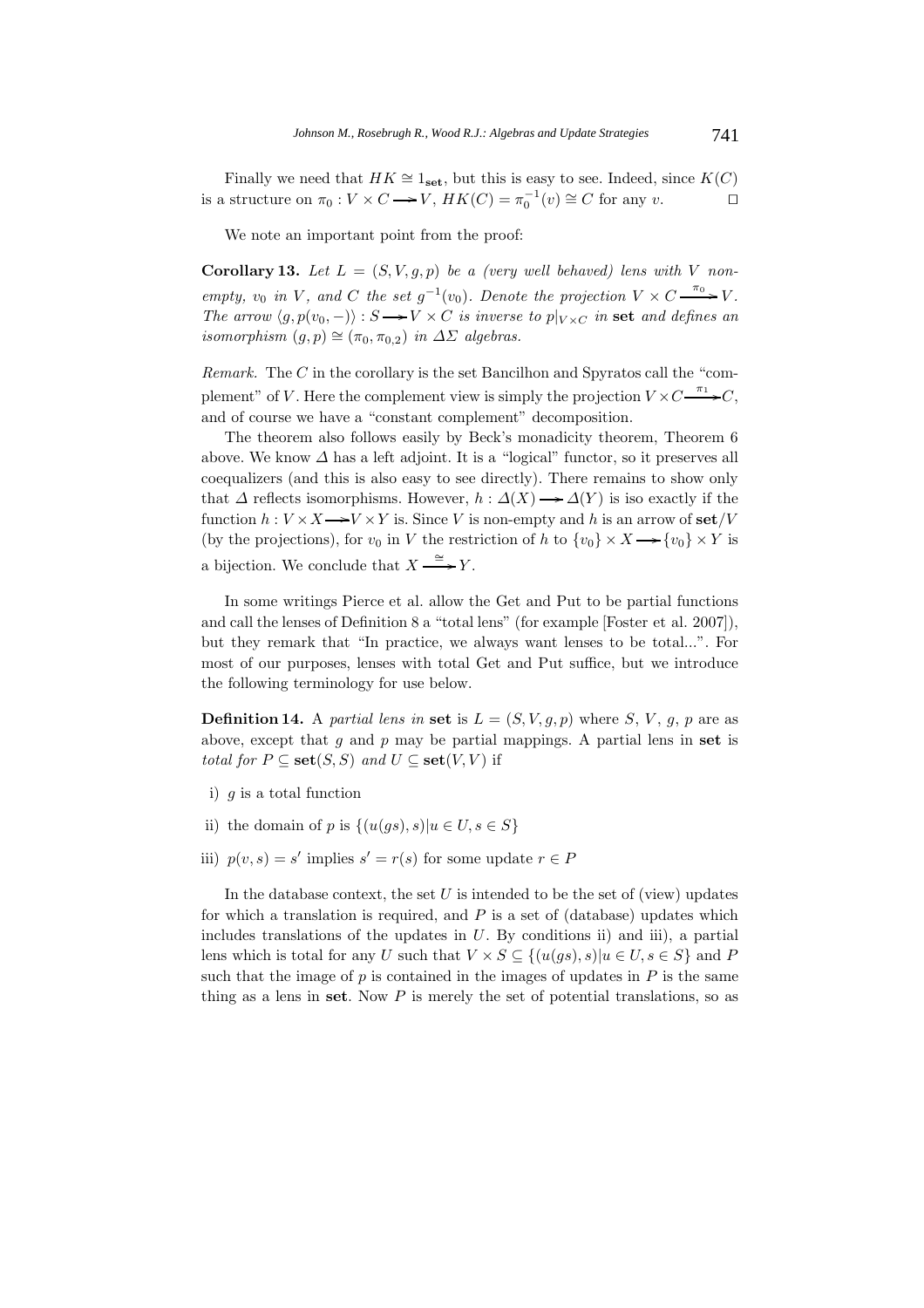long as it contains the identity (so that iii) is satisfied), it does no harm to take  $P = \mathbf{set}(S, S)$ .

For database views, it certainly makes sense to require the Get  $g$  for a lens to be totally defined, but a Put might be partial.

Let **C** be a category with (chosen) finite limits. We also require that **C** have an epi-mono factorization system for its arrows, and that pullbacks of monic arrows are monic. Denote by  $par(\mathbf{C})$  the partial map category. Its objects are those of **C** and an arrow  $C \xrightarrow{f} C'$  is a span from C to C' denoted  $C \xleftarrow{f_0} D_f \xrightarrow{f_1} C'$ with  $f_0$  monic. Composition is by (chosen) pullback. With this hypothesis, it is easy to extend the  $\Delta_V$  and  $\Sigma_V$  above to the partial map categories. Note that the domain of the extension of  $\Sigma$  is  $par(\mathbf{C}/V)$  and not  $par(\mathbf{C})/V$ . The latter has different objects—partial maps to V. Moreover our interest remains in fully defined views, so  $par(C/V)$  is the right domain. It is also easy to check that there is still an adjunction. In the **set** case:

$$
par(\mathbf{set}/V) \xrightarrow[\Delta]{\text{for (set)}}
$$

For the resulting monad, the comparison functor K has domain par(**set**) and codomain the  $\Delta\Sigma$  algebras  $\left(\text{par}(\text{set})\right)^{\mathsf{T}_{\Delta\Sigma}}$ . However K is no longer an equivalence, nor is it even fully faithful. It is still the case, of course, that a  $\Delta\Sigma$  algebra is a (partial) lens.

We end this section by recalling the relationship between lenses and the translators of Bancilhon and Spyratos [Bancilhon and Spyratos 1981]. As mentioned above, for Bancilhon and Spyratos a *view*  $g : S \longrightarrow V$  is a surjective function. A *complete set of updates* is a set  $U \subseteq \textbf{set}(V, V)$  closed under composition and such that for u in U and s in S there is a v in U such that  $vu(s) = s$ . A *translator* T for U is a composition-preserving function  $T: U \longrightarrow \textbf{set}(S, S)$  such that for u<br>in  $U_{\alpha}T(u) = ue$ . The relationship poted by Pierce and Schmitt is: in U,  $gT(u) = ug$ . The relationship noted by Pierce and Schmitt is:

**Theorem 15.** *There is a one-one correspondence between, one the one hand, triples*  $(g, p, U)$  *with*  $L = (S, V, g, p)$  *a very well behaved lens that is total (Definition 14) for a complete set of updates*  $U \subseteq \textbf{set}(V, V)$  *(and*  $P \subseteq \textbf{set}(S, S)$ *) and, on the other hand, triples*  $(g, U, T)$  *where*  $T$  *is a translator for the complete set of updates* U *of a view*  $S \longrightarrow V$ *.* 

This theorem appears in a manuscript [Pierce and Schmitt 2003] (referred to in [Bohannon et al. 2006]). By the theorem, lenses, or  $\Delta\Sigma$  algebras, correspond to translators. Bancilhon and Spyratos showed directly that translators are essentially the same as product decompositions. The main point of this section is that Theorem 12 and Corollary 13 show that translators correspond to decompositions indirectly using Theorem 15. Moreover, our results determine the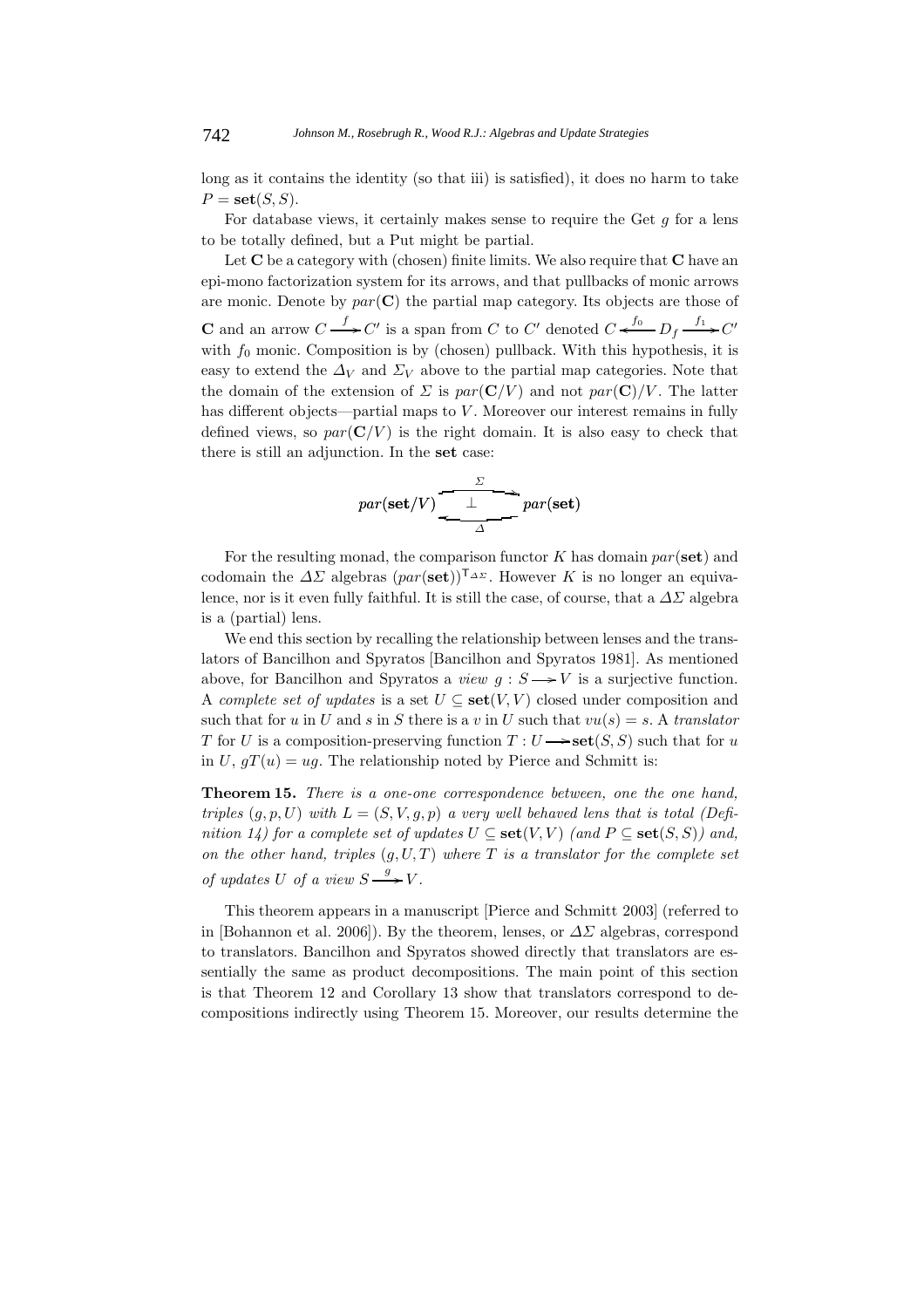second factor in a decomposition of the domain of the view as the set determined by an algebra/lens (under  $H$  in the proof above).

For completeness, we note that [Pierce and Schmitt 2003] also shows that a merely well behaved lens corresponds to the notion of *dynamic view* in the sense of [Gottlob, Paolini and Zicari 1988]. Furthermore it is shown by direct construction that the domain of a very well behaved lens decomposes as a product with V (not as a consequence of Theorem 12). Indeed, the product decomposition for lenses was also noted by [Oles 1982].

#### **5 The Ordered Case: Update Strategies**

Denote by **ord** the category of partially ordered sets and monotone mappings. We recall that **ord** is a category with finite limits. The finite limits are computed as in **set**. Indeed, the order on a product of ordered sets is the product of their orders, and a terminal ordered set is a singleton set with its unique order. The equalizer of a pair of monotone mappings is their equalizer in **set** with the inherited order. It follows that monomorphisms in **ord** are regular (they are the equalizers), and the pullback of a mono is a mono.

Surjective mappings in **ord** are, of course, epimorphisms. However, like the category of categories, **ord** is not a regular category.

Since  $\mathbf{ord}$  has products, for any ordered set V, we have an adjunction that we again denote  $\Sigma \dashv \Delta$ . A  $\Delta \Sigma$  algebra is a lens in **ord** with view states V.

Below we will need to use a factorization system for arrows in **ord** which we now describe. Let  $X \xrightarrow{f} Y$  be a monotone mapping of ordered sets. Denote by<br>  $f(x) = f(x)$  (lemel) equivalence relation on the set Y defined by  $x = x'$  if  $f(x) = f(x)$  $\equiv_f$  the (kernel) equivalence relation on the set X defined by  $x \equiv_f x'$  iff  $fx = fx'.$ As usual this means the function f factorizes as  $X \xrightarrow{f} X/\equiv_f \xrightarrow{f} Y$  through<br>the quotient set. We define a partial order  $\leq$  on  $Y/\equiv$  or the transitive algune the quotient set. We define a partial order  $\leq_f$  on  $X/\equiv_f$  as the transitive closure of the relation  $\Box$  on  $X/\equiv_f$  defined by  $[x_1] \Box [x_2]$  iff  $\exists x'_1, x'_2$  such that  $x_1 \equiv_f x'_1$ ,<br>  $x' \leq x'$  and  $x' = x$ . The relation  $\leq$  is reflective and transitive by definition  $x'_1 \leq x'_2$  and  $x'_2 \equiv_f x_2$ . The relation  $\leq_f$  is reflexive and transitive by definition.<br>That it is antisymmetric follows from antisymmetry of the order on Y. The That it is antisymmetric follows from antisymmetry of the order on  $Y$ . The function  $p_f$  is clearly monotone by its definition. Transitivity of the order on Y makes  $i_f$  monotone.

In [Hegner 2004], a database schema is defined to be a partially ordered set S. The intention is that  $S$  is the totality of database states and that database states may be comparable. Then a *view* is an *open surjection*  $S \rightarrow V$  of ordered sets.<br>This means that a is required to be an ontain monotone function, and whenever This means that  $q$  is required to be an onto monotone function, and whenever  $v_1 \le v_2$  in V there exist  $s_1, s_2$  in S with  $s_1 \le s_2$  and  $g(s_i) = v_i$ . Open surjections are so named because they define open mappings for the order topologies on S and  $V$ .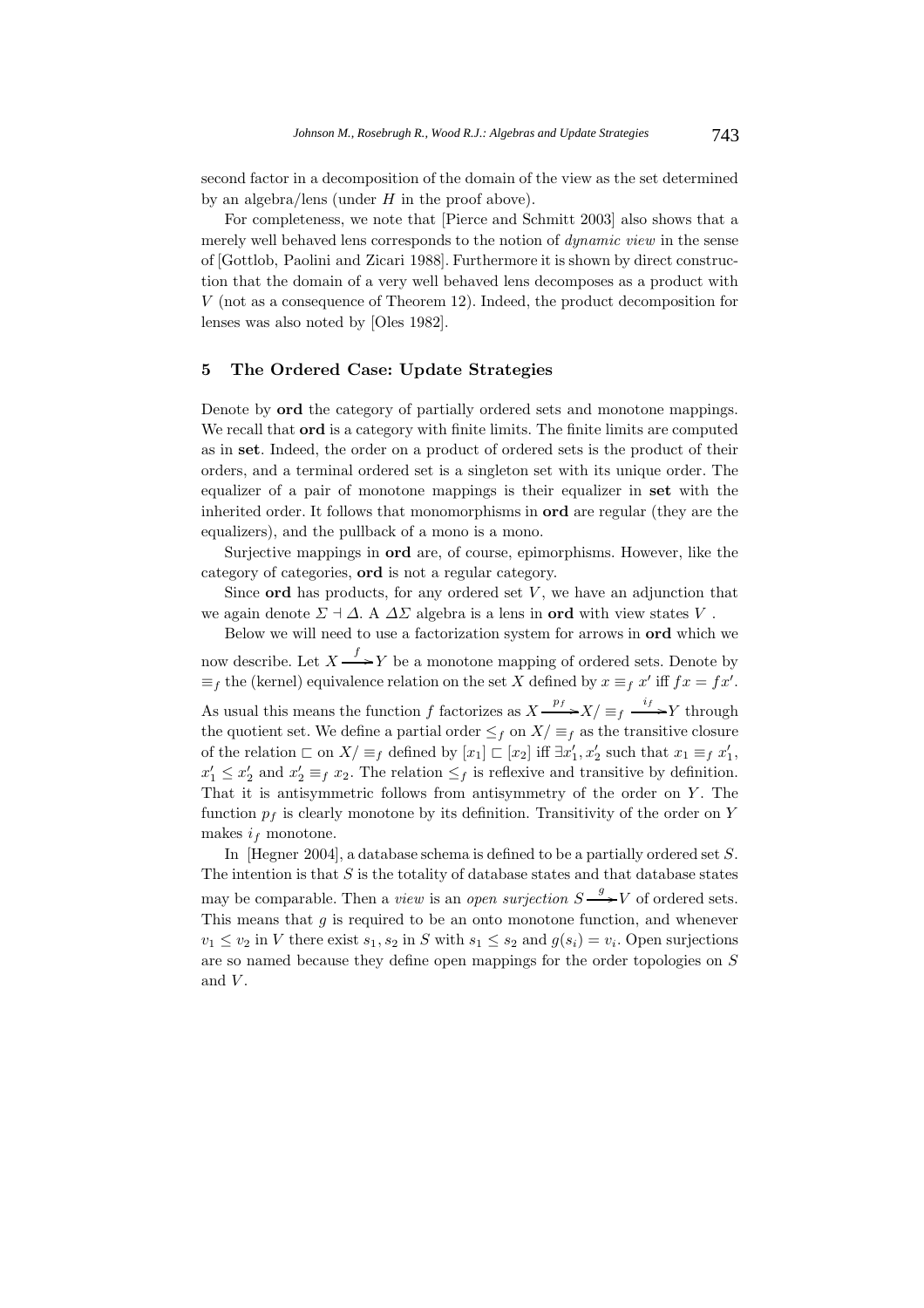**Definition 16.** [Hegner 2004] A *closed update family* T on a database schema S is an order compatible equivalence relation, i.e.  $s_1 \leq s_2 \leq s_3$  and  $s_1 \sim_T s_3$ implies  $s_1 \sim_T s_2$ .

The idea is that  $s_1 \sim_T s_2$  means that  $s_1$  is updatable to  $s_2$ . Transitivity and symmetry mean updates are composable and reversible (like a complete set of updates for Bancilhon and Spyratos). Note that  $\leq_f$  as defined above is order-compatible.

**Definition 17.** [Hegner 2004] Let  $S \xrightarrow{g} V$  be a view and T a closed update family on *V*. An *update strategy* for *T* is a partial function  $V \times S \xrightarrow{P} S$  such that (equations valid when defined). that (equations valid when defined):

- *u1:*  $p(v, s)$  is defined iff  $(v, q(s))$  in T
- *u2:*  $q(p(v, s)) = v$
- *u3:*  $p(g(s), s) = s$
- $u_4: p(q(s), p(v, s)) = s$
- $u5: p(v', p(v, s)) = p(v', s)$
- *u6:*  $q(s) \leq v$  implies  $s \leq p(v, s)$
- $u7: s_1 \leq s_2 \leq p(v_1, s_1)$  implies  $\exists v_2, p(v_2, s_1) = s_2 \& p(g((p(v_1, s_1)), s_2)) =$  $p(v_1, s_1)$
- *u8:*  $s_1 \leq s_2 \& \nu_1 \leq \nu_2$  implies  $p(v_1, s_1) \leq p(v_2, s_2)$

The property  $u\delta$  states that an update strategy  $p$  is a monotone partial mapping. If  $V$  is empty there is, of course, exactly one view to  $V$  from the empty order, and otherwise as we show next an update strategy is exactly a lens in **ord**.

**Theorem 18.** Let V be non-empty in **ord**. For a view  $S \xrightarrow{g} V$ , an update *strategy* p *for the "all" closed update family,*  $V \times V$ *, is an algebra for the monad*  $\Delta\Sigma$  *on* **ord**/*V. Conversely, a view*  $S \longrightarrow V$  *with a*  $\Delta\Sigma$  *algebra structure in* **ord**,  $V \times S \longrightarrow S$ , determines an update strategy for the closed update family  $V \times V$ .

*Proof.* For the first part, since  $g$  is surjective and  $T$  is symmetric,  $u1$  implies that p is total. By  $u8$ , p is monotone (as is q, being a view). Now  $u2$ ,  $u3$  and  $u5$ state that an update strategy  $p$  satisfies the PutGet, GetPut and PutPut laws for a lens in **ord**, so by Proposition 7, p is a  $\Delta\Sigma$  algebra structure on g.

For the converse, suppose that a view g is a  $\Delta\Sigma$  algebra with structure p. Thus g is total and surjective since  $qp = \pi_0$  is surjective. Moreover p is monotone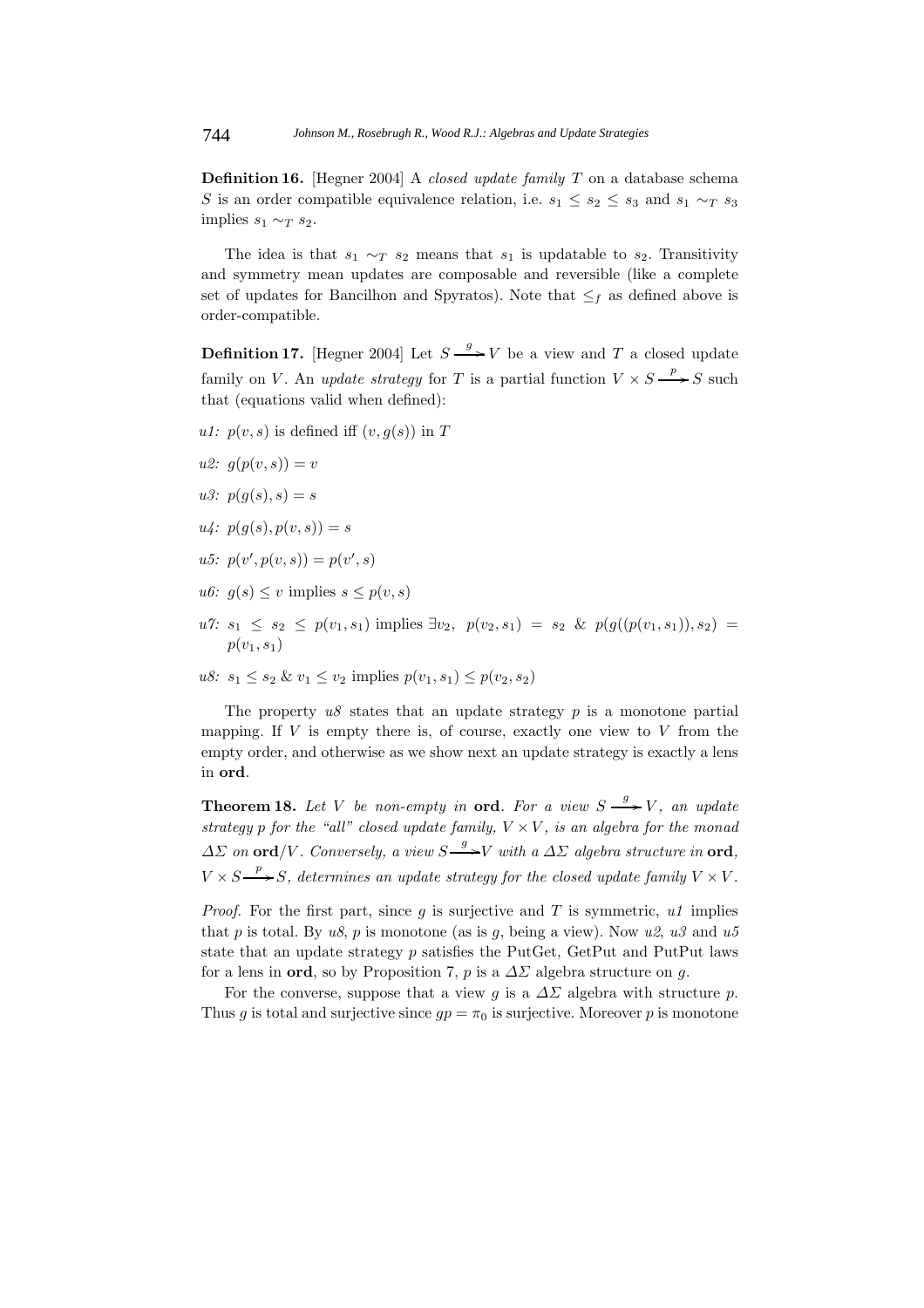so  $u8$  is satisfied. Because p is total,  $u1$  is trivially satisfied for  $T = V \times V$  $(p(v, q(s))$  is defined iff  $(v, q(s))$  is in T). By Proposition 7 again, the algebra equations imply *u2*, *u3* and *u5*. Thus, *u1*, *u2*, *u3*, *u5* and *u8* are satisfied.

Since  $p(g(s), p(v, s))$  is always defined,  $u5$  (PutPut) implies  $u4$  as seen by  $p(g(s), p(v, s)) = p(g(s), s) = s$ . Furthermore,  $u\delta$  implies  $u\delta$  since  $g(s) \leq v$ implies  $(q(s), s) \leq (v, s)$  implies  $s = p(q(s), s) \leq p(v, s)$ .

That leaves *u7*. Using *u3*, we can restate *u7* as:

 $s_1 \leq s_2 \leq p(v_1, s_1)$  implies  $p(g(s_2), s_1) = s_2 \& p(v_1, s_2) = p(v_1, s_1)$ (take  $v_2 = g(s_2)$  and note  $g(p(v_1, s_1)) = p(v_1, s_1)$ ).

Suppose that  $s_1 \leq s_2 \leq p(v_1, s_1)$ . Now  $s_2 = p(v_2, s_2) \leq p(v_2, p(v_1, s_1))$  $p(v_2, s_1)$  using  $v_2 = g(s_2)$ , the hypothesis and *u5*. On the other hand  $p(v_2, s_1) \leq$  $p(v_2, s_2) = s_2$  using that p is monotone. The inequalities give  $p(g(s_2), s_1) = s_2$ . Using the equality just proved and  $u5$  again gives  $p(v_1, s_2) = p(v_1, p(v_2, s_1)) = p(v_1, s_1)$ .  $p(v_1, s_1).$ 

For consistency with the definitions in [Hegner 2004], we are going to modify slightly the monad  $\Delta\Sigma$  on **ord**. We denote the category of non-empty partially ordered sets by  $\text{ord}^+$ . For a non-empty partially ordered set V, we denote the full subcategory of **ord**<sup>+</sup>/V whose objects are open surjections by  $\text{ord}^+/_oV$ .

**Lemma 19.** *The functors*  $\Sigma$  *and*  $\Delta$  *restrict to* **ord**<sup>+</sup>/<sub>o</sub>V *and* **ord**<sup>+</sup>, *respectively, and for the restrictions we still have*  $\Sigma \dashv \Delta$ *.* 

*Proof.* The only point we note is that a projection to a non-empty ordered set is clearly open. 

Once again, we denote the comparison functor from  $\text{ord}^+$  to  $\Delta\Sigma$  algebras by  $K$ .

**Theorem 20.** *Let* V *be non-empty in* **ord***. The comparison functor* K *is an equivalence and so* Δ *is monadic.*

*Proof.* The proof is the same as that for Theorem 12 once we note that the  $\varphi_{v,v'}$ used there are monotone since they are defined using the monotone  $p$ .  $\Box$ 

The analogue of Corollary 13 is:

**Corollary 21.** Let V be non-empty in **ord** with  $v_0$  in V. Let  $S \xrightarrow{g} V$  be a view, p an update strategy for the closed update family  $V \times V$ , and C the ordered set  $g^{-1}v_0$ . The arrow  $\langle g, p(v_0, -) \rangle : S \longrightarrow V \times C$  *is inverse to*  $p|_{V \times C}$  *in* ord *and*<br>defines an isomorphism  $(a, n) \approx (\pi, \pi, \cdot)$  in AV clasheses *defines an isomorphism*  $(g, p) \cong (\pi_0, \pi_{0,2})$  *in*  $\Delta\Sigma$  *algebras.* 

*Remark.* The C in the corollary is the ordered set [Hegner 2004], Corollary 3.10, calls the *meet complement of* V .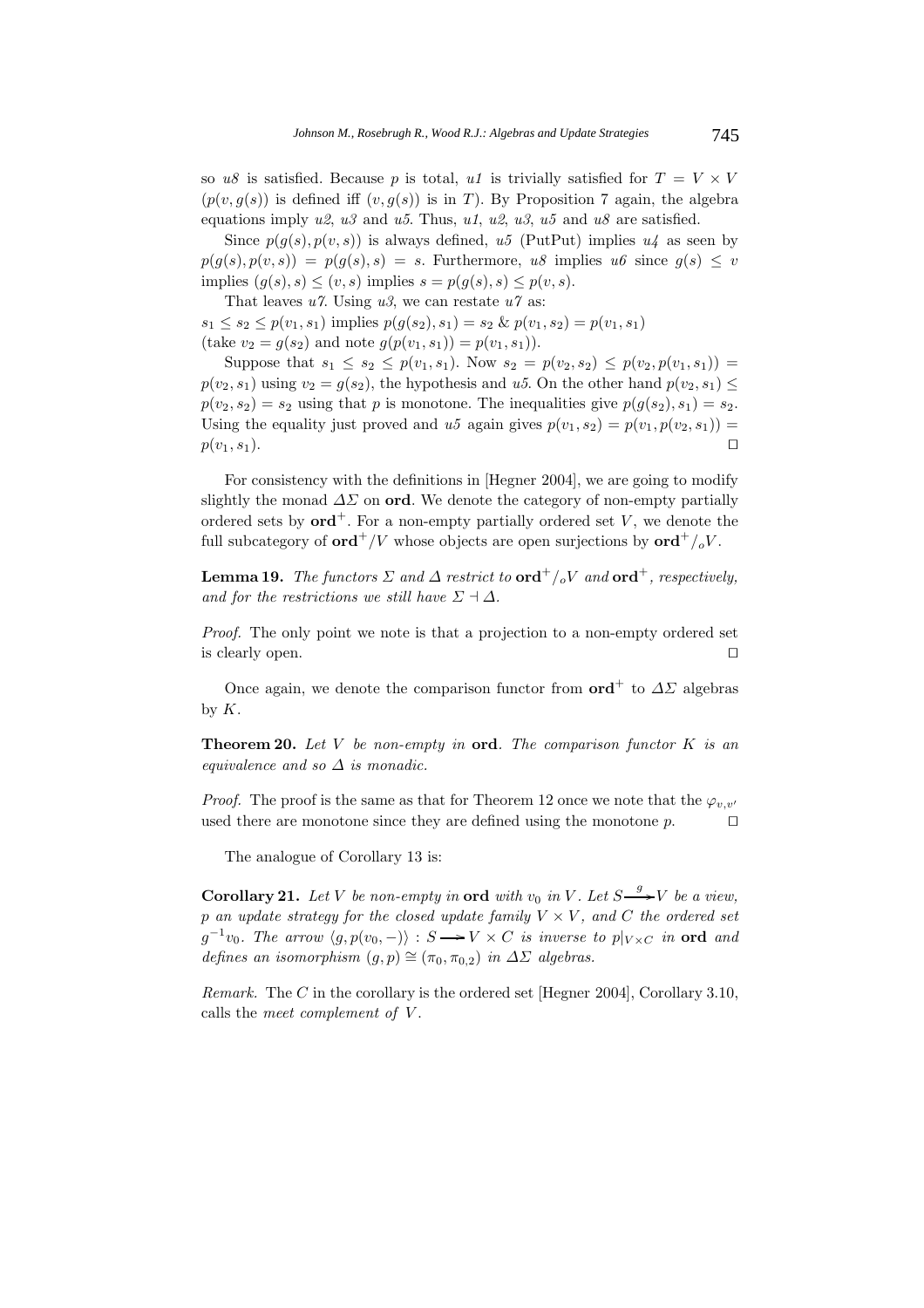Like the main result in the previous section, Theorem 20 also follows by Beck's monadicity theorem, Theorem 6. However in the **ord** case we need to consider contractible coequalizers, and the resulting argument is no simpler than the direct proof above.

Steve Lack reminded us that for **C** with finite limits and coequalizers, the functor  $\Delta_V$  is monadic exactly when the unique arrow  $V \xrightarrow{ev} 1$  is an effective<br>descent morphism. For this to be so, it is sufficient that V have an element (e descent morphism. For this to be so, it is sufficient that  $V$  have an element (a right inverse to  $t_V$ ), which explains the sufficiency of requiring the element  $v_0$  in our results above.

Because **ord** has pullbacks, and the pullback of an injective monotone mapping is injective, we can define the category of partial monotone mappings par(**ord**). Since **ord** has finite limits, it is also the case that for an ordered set  $V$ ,  $\text{ord}/V$  has finite limits. As in the previous Section, we have an adjunction:

$$
par(\textbf{ord}/V) \xrightarrow{\frac{\Sigma}{\phantom{0}\sum_{\Delta} \phantom{0}} par(\textbf{ord})}
$$

Once again the comparison functor K from  $par(ord)$  to  $\Delta\Sigma$  algebras is not an equivalence, but a  $\Delta\Sigma$  algebra is certainly a partial lens in **ord**. A partial lens in the image of the comparison functor has a decomposition like that in Corollary 21.

We conclude this section by pointing out that Corollary 21 again provides an indirect proof of the update strategy/meet complement correspondence.

#### **6 Conclusion**

The main results of this article show that the constant complement view updating strategies arise because they correspond to the concept of lens, or equivalently  $\Delta\Sigma$  algebra, in appropriate categories. As pointed out in [Hegner 2004], the value of such strategies lies in their assurance that anomalous view updates are forbidden.

If we ignore the restriction to non-empty orders and open surjections in the previous section, we see there is more than analogy linking  $\Delta\Sigma$  algebras in set and in **ord**. There is a forgetful functor  $U : \textbf{ord} \longrightarrow \textbf{set}$  which has a left adjoint  $D$ , where where  $\textbf{dist}$  and  $\textbf{dist}$  is the discussed ordered set on  $X$ . Now  $U$  can be D, whose value at a set  $X$  is the discrete ordered set on  $X$ . Now  $U$  can be extended to a functor  $U_V : \text{ord}/V \longrightarrow \text{set}/UV$  which on objects simply applies  $U_t$  to a manatone manning  $V \longrightarrow V$ . This functor has a left adjoint that we U to a monotone mapping  $X \rightarrow V$ . This functor has a left adjoint that we denote  $D_{\text{tot}}$ . Its value at a function  $V \rightarrow UV$  is the ediunct monotone mapping denote  $D_V$ . Its value at a function  $Y \rightarrow UV$  is the adjunct monotone mapping  $DV \rightarrow V$ . The following disgram gums up the situation and we note that both  $DY \rightarrow V$ . The following diagram sums up the situation and we note that both courses commute. The functors A are monodial and this is a sort of "adjoint" squares commute. The functors  $\Delta$  are monadic, and this is a sort of "adjoint"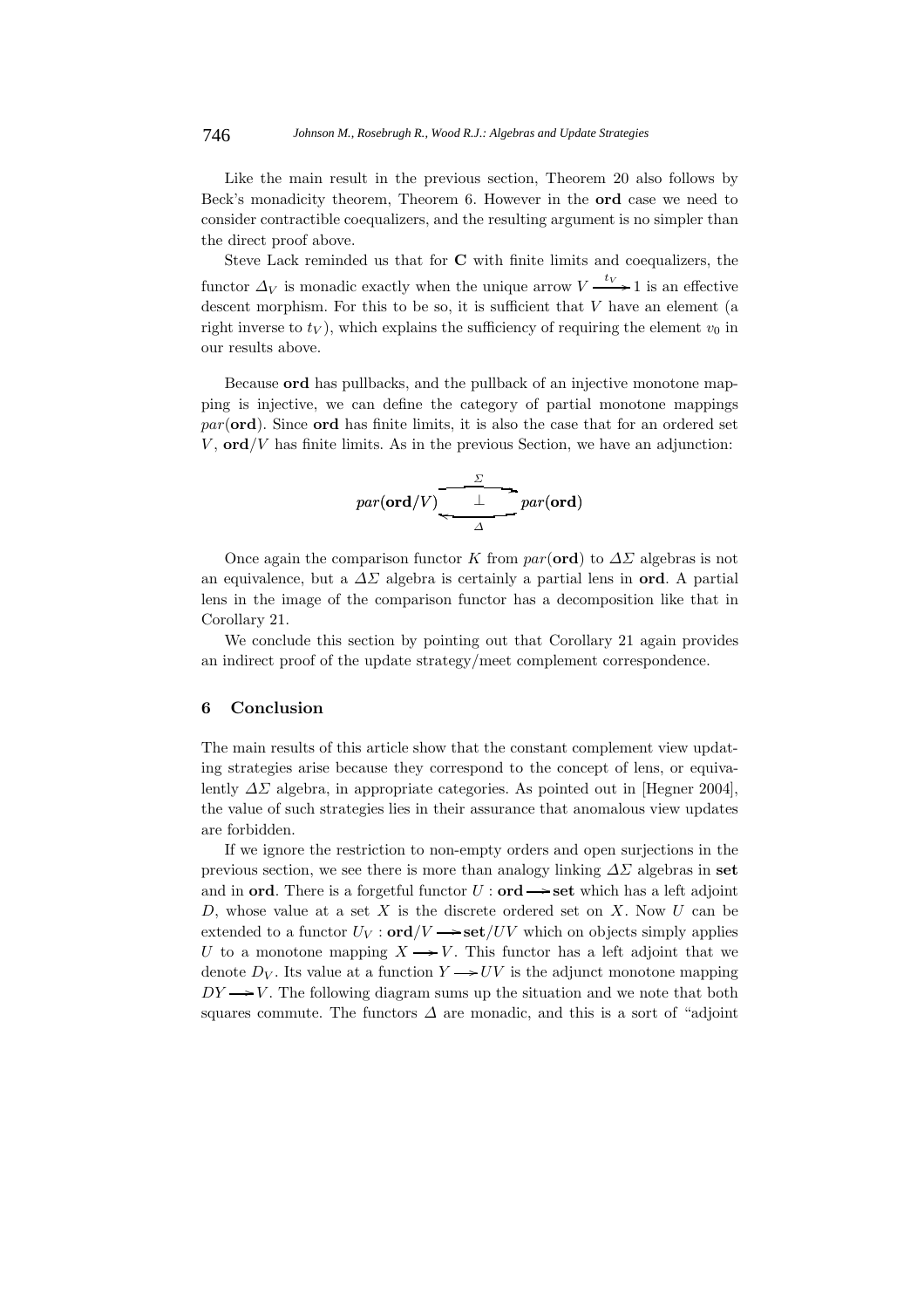change of base" for algebras. Moreover, the functors  $D_V$  and  $D$  express the **set** lenses as a special case of **ord** lenses.



We are currently considering lenses in the context of the categorical sketch data model [Johnson, Rosebrugh and Wood 2002]. In that model we showed how updatability is expressible via cartesian structure on the functor defining a view [Johnson and Rosebrugh 2007]. In a forthcoming article we will address connections between the lens or, equivalently, constant complement approach to view updatability and the approach using (op)fibrations.

#### **References**

- [Bancilhon and Spyratos 1981] Bancilhon, F., Spyratos, N.: Update semantics of relational views, *ACM Trans. Database Syst.* 6, 557–575, 1981.
- [Barr and Wells 1995] Barr, M., C. Wells, C.: *Category theory for computing science*. Prentice-Hall, second edition, 1995.
- [Barr and Wells 1985] M. Barr and C. Wells. *Toposes, Triples and Theories*. Grundlehren Math. Wiss. 278, Springer Verlag, 1985.
	- Available from ftp://ftp.math.mcgill.ca/pub/barr/ttt/
- [Bohannon et al. 2006] A. Bohannon, B. Pierce and J. Vaughan. Relational Lenses: A language for updatable views. *Proceedings of ACM PODS-2006*, 338–347, 2006.
- [Diskin and Cadish 1995] Z. Diskin and B. Cadish. Algebraic graph-based approach to management of multidatabase systems. In *Proceedings of The Second International Workshop on Next Generation Information Technologies and Systems (NGITS '95)*, 1995.
- [Foster et al. 2007] J. Foster, M. Greenwald, J. Moore, B. Pierce and A. Schmitt. Combinators for bi-directional tree transformations: A linguistic approach to the view update problem. *ACM Transactions on Programming Languages and Systems*, 29, No. 17, 2007.
- [Gottlob, Paolini and Zicari 1988] G. Gottlob, P. Paolini and R. Zicari. Properties and update semantics of consistent views, *ACM Trans. Database Syst.* 13, 486–524, 1988.
- [Hegner 2004] S. J. Hegner. An order-based theory of updates for closed database views. Annals of Mathematics and Artificial Intelligence, 40, 63–125, (2004).
- [Hofmann and Pierce 1995] M. Hofmann and B. Pierce. Positive subtyping. *SIGPLAN–SIGACT Symposium on Principles of Programming Languages (POPL)*, 186-197, 1995.
- [Johnson, Rosebrugh and Wood 2002] M. Johnson, R. Rosebrugh, and R. J. Wood. Entity-relationship-attribute designs and sketches. *Theory and Applications of Categories* 10, 94–112, 2002.